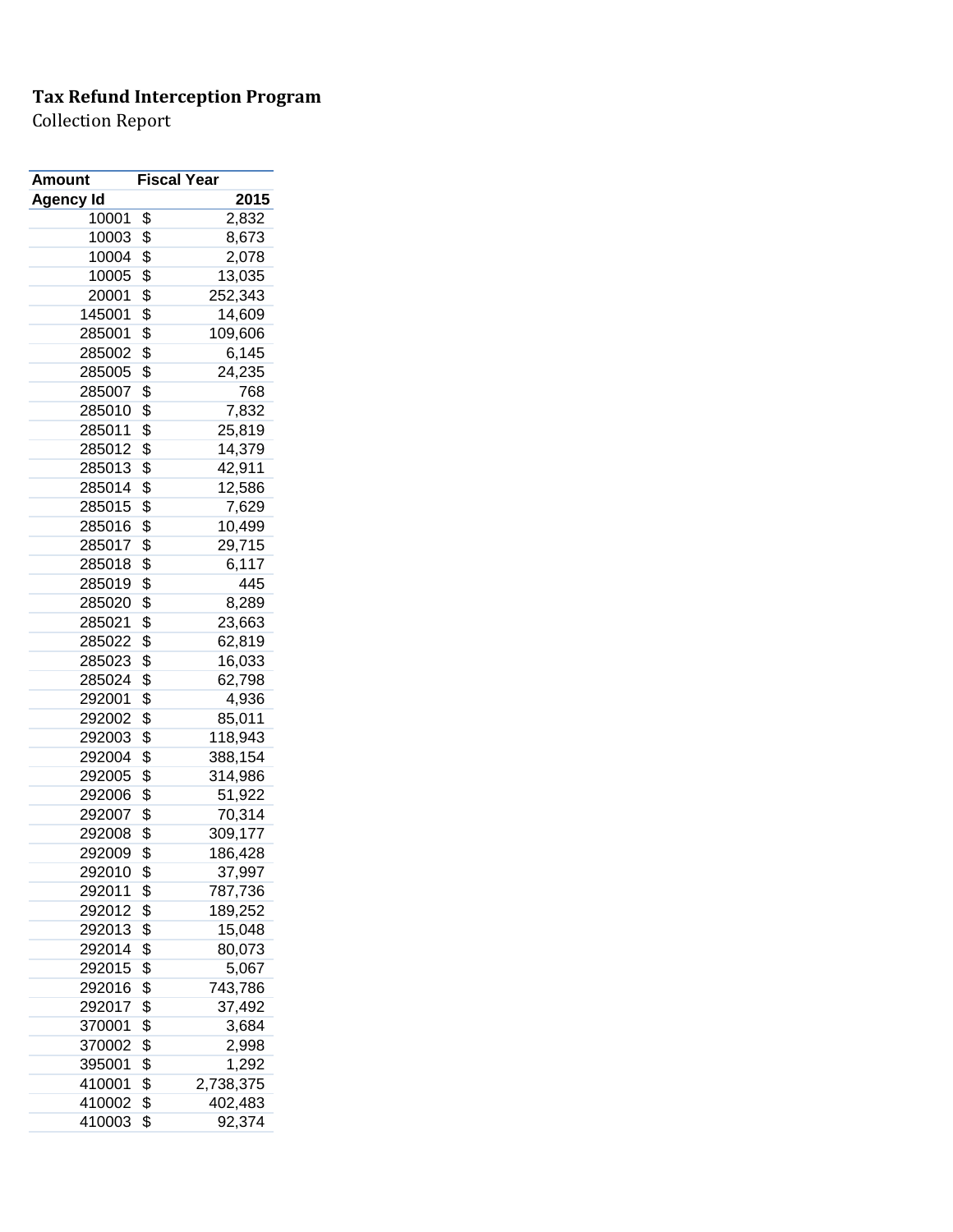| Amount           | <b>Fiscal Year</b> |            |
|------------------|--------------------|------------|
| <b>Agency Id</b> |                    | 2015       |
| 410004           | \$                 | 12,216     |
| 410006           | \$                 | 136        |
| 410007           | \$                 | 404        |
| 410008           | \$                 | 393        |
| 410009           | \$                 | 321        |
| 410011           | \$                 | 369        |
| 410012           | \$                 | 198        |
| 410014           | \$                 | 195        |
| 410015           | \$                 | 560        |
| 410016           | \$                 | 758        |
| 410017           | \$                 | 63         |
| 410019           | \$                 | 293        |
| 410022           | \$                 | 550        |
| 410023           | \$                 | 94         |
| 410024           | \$                 | 33         |
| 410025           | \$                 | 243        |
| 410027           | \$                 | 1,236      |
| 435199           | \$                 | 14,461,571 |
| 445001           | \$                 | 3,690,047  |
| 448001           | \$                 | 288,182    |
| 455001           | \$                 | 3,595      |
| 465001           | \$                 | 645        |
| 465002           | \$                 | 1,007      |
| 485001           | \$                 | 24,868     |
| 498001           | \$                 | 2,628,315  |
| 499001           | \$                 | 18,127     |
| 499002           | \$                 | 706        |
| 499003           | \$                 | 894        |
| 680001           | \$                 | 13,595     |
| 680002           | \$                 | 2,806      |
| 901001           | \$                 | 1,810      |
| 901996           | \$                 | 3,932      |
| 901997           | \$                 | 2,718      |
| 901998           | \$                 | 17,904     |
| 901999           | \$                 | 56,578     |
| 902002           | \$                 | 162        |
| 902003           | \$                 | 6,145      |
| 902004           | \$                 | 899        |
| 902005           | \$                 | 186        |
| 902006           | \$                 | 929        |
| 902996           | \$                 | 1,385      |
| 902999           | \$                 | 39,543     |
| 903001           | \$                 | 7,833      |
| 903002           | \$                 | 2,005      |
| 903003           | \$                 | 2,230      |
| 903004           | \$                 | 110        |
| 903005           | \$                 | 303        |
| 903006           | \$                 | 776        |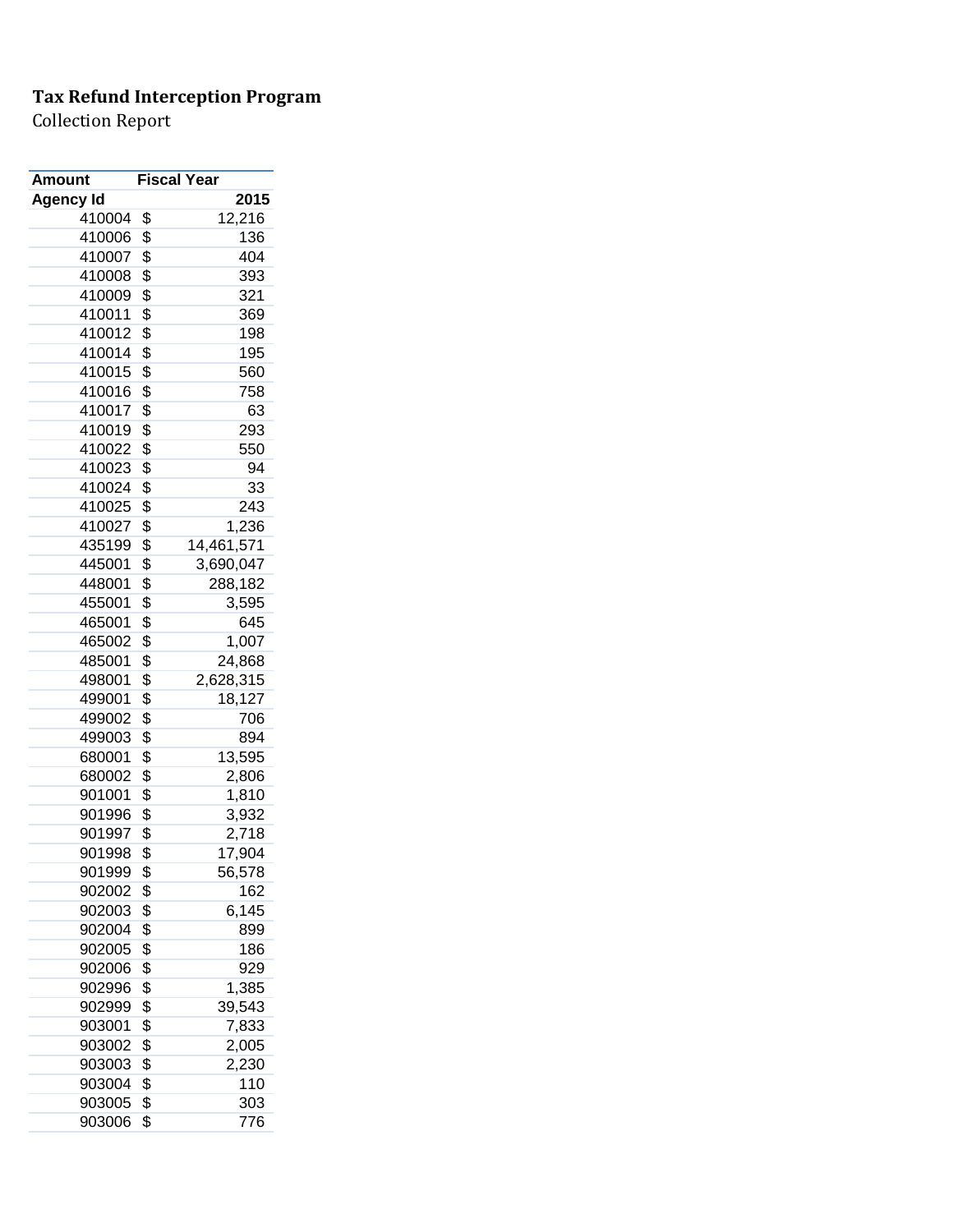| 2015<br>Agency Id<br>649<br>903008<br>\$<br>903009<br>\$<br>1,001<br>\$<br>903012<br>6,426<br>\$<br>903994<br>4,834<br>\$<br>736<br>903995<br>\$<br>903996<br>6,313<br>\$<br>903997<br>26,691<br>\$<br>903998<br>111<br>\$<br>903999<br>99,409<br>\$<br>904001<br>5,554<br>\$<br>591<br>904002<br>\$<br>904997<br>4,942<br>\$<br>904998<br>5,460<br>\$<br>904999<br>29,038<br>\$<br>905001<br>20,781<br>\$<br>905002<br>6,050<br>\$<br>5,947<br>905004<br>\$<br>113,570<br>905005<br>\$<br>905006<br>2,667<br>\$<br>905008<br>9,099<br>\$<br>905010<br>2,458<br>\$<br>905012<br>21,443<br>\$<br>905014<br>4,614<br>\$<br>905015<br>10,424<br>\$<br>180,872<br>905017<br>\$<br>905018<br>19,314<br>\$<br>905019<br>91,090<br>\$<br>905020<br>5,357<br>\$<br>905021<br>1,868<br>\$<br>905022<br>1,583<br>\$<br>1,847<br>905023<br>\$<br>905024<br>2,310<br>\$<br>905025<br>874<br>905026<br>\$<br>11,699<br>\$<br>905027<br>887<br>\$<br>905028<br>516<br>\$<br>6,044<br>905030<br>\$<br>905991<br>50,834<br>\$<br>460<br>905992<br>\$<br>905995<br>7,300<br>\$<br>905996<br>453<br>\$<br>142,417<br>905997<br>\$<br>9,959<br>905998<br>\$<br>905999<br>521,890<br>\$<br>906001<br>1,648<br>\$<br>906003<br>130<br>\$<br>906998<br>3,791 | <b>Amount</b> | <b>Fiscal Year</b> |       |
|----------------------------------------------------------------------------------------------------------------------------------------------------------------------------------------------------------------------------------------------------------------------------------------------------------------------------------------------------------------------------------------------------------------------------------------------------------------------------------------------------------------------------------------------------------------------------------------------------------------------------------------------------------------------------------------------------------------------------------------------------------------------------------------------------------------------------------------------------------------------------------------------------------------------------------------------------------------------------------------------------------------------------------------------------------------------------------------------------------------------------------------------------------------------------------------------------------------------------------------|---------------|--------------------|-------|
|                                                                                                                                                                                                                                                                                                                                                                                                                                                                                                                                                                                                                                                                                                                                                                                                                                                                                                                                                                                                                                                                                                                                                                                                                                        |               |                    |       |
|                                                                                                                                                                                                                                                                                                                                                                                                                                                                                                                                                                                                                                                                                                                                                                                                                                                                                                                                                                                                                                                                                                                                                                                                                                        |               |                    |       |
|                                                                                                                                                                                                                                                                                                                                                                                                                                                                                                                                                                                                                                                                                                                                                                                                                                                                                                                                                                                                                                                                                                                                                                                                                                        |               |                    |       |
|                                                                                                                                                                                                                                                                                                                                                                                                                                                                                                                                                                                                                                                                                                                                                                                                                                                                                                                                                                                                                                                                                                                                                                                                                                        |               |                    |       |
|                                                                                                                                                                                                                                                                                                                                                                                                                                                                                                                                                                                                                                                                                                                                                                                                                                                                                                                                                                                                                                                                                                                                                                                                                                        |               |                    |       |
|                                                                                                                                                                                                                                                                                                                                                                                                                                                                                                                                                                                                                                                                                                                                                                                                                                                                                                                                                                                                                                                                                                                                                                                                                                        |               |                    |       |
|                                                                                                                                                                                                                                                                                                                                                                                                                                                                                                                                                                                                                                                                                                                                                                                                                                                                                                                                                                                                                                                                                                                                                                                                                                        |               |                    |       |
|                                                                                                                                                                                                                                                                                                                                                                                                                                                                                                                                                                                                                                                                                                                                                                                                                                                                                                                                                                                                                                                                                                                                                                                                                                        |               |                    |       |
|                                                                                                                                                                                                                                                                                                                                                                                                                                                                                                                                                                                                                                                                                                                                                                                                                                                                                                                                                                                                                                                                                                                                                                                                                                        |               |                    |       |
|                                                                                                                                                                                                                                                                                                                                                                                                                                                                                                                                                                                                                                                                                                                                                                                                                                                                                                                                                                                                                                                                                                                                                                                                                                        |               |                    |       |
|                                                                                                                                                                                                                                                                                                                                                                                                                                                                                                                                                                                                                                                                                                                                                                                                                                                                                                                                                                                                                                                                                                                                                                                                                                        |               |                    |       |
|                                                                                                                                                                                                                                                                                                                                                                                                                                                                                                                                                                                                                                                                                                                                                                                                                                                                                                                                                                                                                                                                                                                                                                                                                                        |               |                    |       |
|                                                                                                                                                                                                                                                                                                                                                                                                                                                                                                                                                                                                                                                                                                                                                                                                                                                                                                                                                                                                                                                                                                                                                                                                                                        |               |                    |       |
|                                                                                                                                                                                                                                                                                                                                                                                                                                                                                                                                                                                                                                                                                                                                                                                                                                                                                                                                                                                                                                                                                                                                                                                                                                        |               |                    |       |
|                                                                                                                                                                                                                                                                                                                                                                                                                                                                                                                                                                                                                                                                                                                                                                                                                                                                                                                                                                                                                                                                                                                                                                                                                                        |               |                    |       |
|                                                                                                                                                                                                                                                                                                                                                                                                                                                                                                                                                                                                                                                                                                                                                                                                                                                                                                                                                                                                                                                                                                                                                                                                                                        |               |                    |       |
|                                                                                                                                                                                                                                                                                                                                                                                                                                                                                                                                                                                                                                                                                                                                                                                                                                                                                                                                                                                                                                                                                                                                                                                                                                        |               |                    |       |
|                                                                                                                                                                                                                                                                                                                                                                                                                                                                                                                                                                                                                                                                                                                                                                                                                                                                                                                                                                                                                                                                                                                                                                                                                                        |               |                    |       |
|                                                                                                                                                                                                                                                                                                                                                                                                                                                                                                                                                                                                                                                                                                                                                                                                                                                                                                                                                                                                                                                                                                                                                                                                                                        |               |                    |       |
|                                                                                                                                                                                                                                                                                                                                                                                                                                                                                                                                                                                                                                                                                                                                                                                                                                                                                                                                                                                                                                                                                                                                                                                                                                        |               |                    |       |
|                                                                                                                                                                                                                                                                                                                                                                                                                                                                                                                                                                                                                                                                                                                                                                                                                                                                                                                                                                                                                                                                                                                                                                                                                                        |               |                    |       |
|                                                                                                                                                                                                                                                                                                                                                                                                                                                                                                                                                                                                                                                                                                                                                                                                                                                                                                                                                                                                                                                                                                                                                                                                                                        |               |                    |       |
|                                                                                                                                                                                                                                                                                                                                                                                                                                                                                                                                                                                                                                                                                                                                                                                                                                                                                                                                                                                                                                                                                                                                                                                                                                        |               |                    |       |
|                                                                                                                                                                                                                                                                                                                                                                                                                                                                                                                                                                                                                                                                                                                                                                                                                                                                                                                                                                                                                                                                                                                                                                                                                                        |               |                    |       |
|                                                                                                                                                                                                                                                                                                                                                                                                                                                                                                                                                                                                                                                                                                                                                                                                                                                                                                                                                                                                                                                                                                                                                                                                                                        |               |                    |       |
|                                                                                                                                                                                                                                                                                                                                                                                                                                                                                                                                                                                                                                                                                                                                                                                                                                                                                                                                                                                                                                                                                                                                                                                                                                        |               |                    |       |
|                                                                                                                                                                                                                                                                                                                                                                                                                                                                                                                                                                                                                                                                                                                                                                                                                                                                                                                                                                                                                                                                                                                                                                                                                                        |               |                    |       |
|                                                                                                                                                                                                                                                                                                                                                                                                                                                                                                                                                                                                                                                                                                                                                                                                                                                                                                                                                                                                                                                                                                                                                                                                                                        |               |                    |       |
|                                                                                                                                                                                                                                                                                                                                                                                                                                                                                                                                                                                                                                                                                                                                                                                                                                                                                                                                                                                                                                                                                                                                                                                                                                        |               |                    |       |
|                                                                                                                                                                                                                                                                                                                                                                                                                                                                                                                                                                                                                                                                                                                                                                                                                                                                                                                                                                                                                                                                                                                                                                                                                                        |               |                    |       |
|                                                                                                                                                                                                                                                                                                                                                                                                                                                                                                                                                                                                                                                                                                                                                                                                                                                                                                                                                                                                                                                                                                                                                                                                                                        |               |                    |       |
|                                                                                                                                                                                                                                                                                                                                                                                                                                                                                                                                                                                                                                                                                                                                                                                                                                                                                                                                                                                                                                                                                                                                                                                                                                        |               |                    |       |
|                                                                                                                                                                                                                                                                                                                                                                                                                                                                                                                                                                                                                                                                                                                                                                                                                                                                                                                                                                                                                                                                                                                                                                                                                                        |               |                    |       |
|                                                                                                                                                                                                                                                                                                                                                                                                                                                                                                                                                                                                                                                                                                                                                                                                                                                                                                                                                                                                                                                                                                                                                                                                                                        |               |                    |       |
|                                                                                                                                                                                                                                                                                                                                                                                                                                                                                                                                                                                                                                                                                                                                                                                                                                                                                                                                                                                                                                                                                                                                                                                                                                        |               |                    |       |
|                                                                                                                                                                                                                                                                                                                                                                                                                                                                                                                                                                                                                                                                                                                                                                                                                                                                                                                                                                                                                                                                                                                                                                                                                                        |               |                    |       |
|                                                                                                                                                                                                                                                                                                                                                                                                                                                                                                                                                                                                                                                                                                                                                                                                                                                                                                                                                                                                                                                                                                                                                                                                                                        |               |                    |       |
|                                                                                                                                                                                                                                                                                                                                                                                                                                                                                                                                                                                                                                                                                                                                                                                                                                                                                                                                                                                                                                                                                                                                                                                                                                        |               |                    |       |
|                                                                                                                                                                                                                                                                                                                                                                                                                                                                                                                                                                                                                                                                                                                                                                                                                                                                                                                                                                                                                                                                                                                                                                                                                                        |               |                    |       |
|                                                                                                                                                                                                                                                                                                                                                                                                                                                                                                                                                                                                                                                                                                                                                                                                                                                                                                                                                                                                                                                                                                                                                                                                                                        |               |                    |       |
|                                                                                                                                                                                                                                                                                                                                                                                                                                                                                                                                                                                                                                                                                                                                                                                                                                                                                                                                                                                                                                                                                                                                                                                                                                        |               |                    |       |
|                                                                                                                                                                                                                                                                                                                                                                                                                                                                                                                                                                                                                                                                                                                                                                                                                                                                                                                                                                                                                                                                                                                                                                                                                                        |               |                    |       |
|                                                                                                                                                                                                                                                                                                                                                                                                                                                                                                                                                                                                                                                                                                                                                                                                                                                                                                                                                                                                                                                                                                                                                                                                                                        |               |                    |       |
|                                                                                                                                                                                                                                                                                                                                                                                                                                                                                                                                                                                                                                                                                                                                                                                                                                                                                                                                                                                                                                                                                                                                                                                                                                        |               |                    |       |
|                                                                                                                                                                                                                                                                                                                                                                                                                                                                                                                                                                                                                                                                                                                                                                                                                                                                                                                                                                                                                                                                                                                                                                                                                                        |               |                    |       |
|                                                                                                                                                                                                                                                                                                                                                                                                                                                                                                                                                                                                                                                                                                                                                                                                                                                                                                                                                                                                                                                                                                                                                                                                                                        |               |                    |       |
|                                                                                                                                                                                                                                                                                                                                                                                                                                                                                                                                                                                                                                                                                                                                                                                                                                                                                                                                                                                                                                                                                                                                                                                                                                        |               |                    |       |
|                                                                                                                                                                                                                                                                                                                                                                                                                                                                                                                                                                                                                                                                                                                                                                                                                                                                                                                                                                                                                                                                                                                                                                                                                                        |               |                    |       |
|                                                                                                                                                                                                                                                                                                                                                                                                                                                                                                                                                                                                                                                                                                                                                                                                                                                                                                                                                                                                                                                                                                                                                                                                                                        | 906999        | \$                 | 1,508 |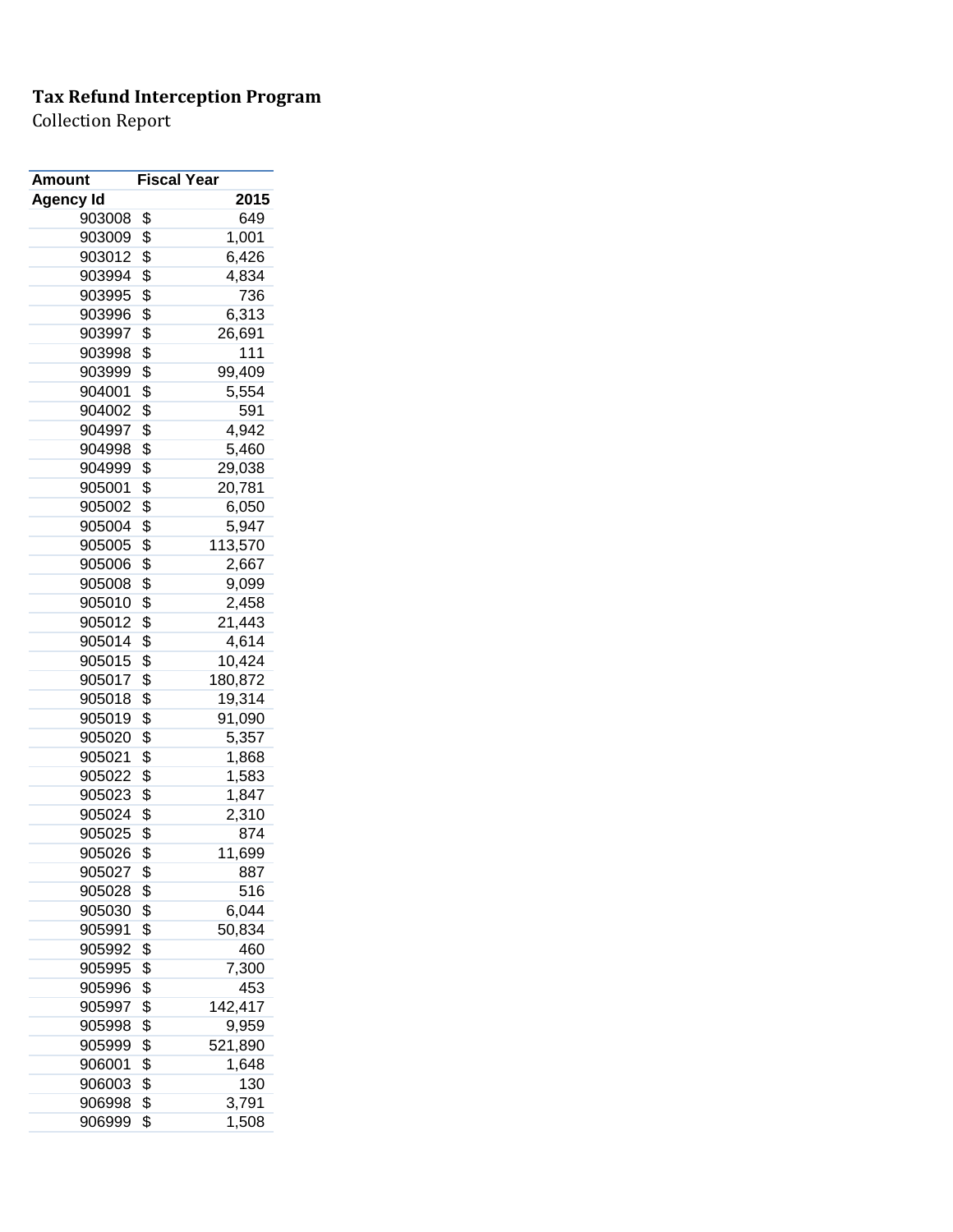| Amount           | <b>Fiscal Year</b> |         |
|------------------|--------------------|---------|
| <b>Agency Id</b> |                    | 2015    |
| 907002           | \$                 | 1,759   |
| 907996           | \$                 | 368     |
| 907997           | \$                 | 2,547   |
| 907998           | \$                 | 5,108   |
| 907999           | \$                 | 28,244  |
| 908001           | \$                 | 529     |
| 908003           | \$                 | 2,113   |
| 908004           | \$                 | 131     |
| 908005           | \$                 | 8,717   |
| 908994           | \$                 | 2,905   |
| 908995           | \$                 | 622     |
| 908997           | \$                 | 13,091  |
| 908998           | \$                 | 579     |
| 908999           | \$                 | 45,061  |
| 909001           | \$                 | 37      |
| 909002           | \$                 | 1,234   |
| 909003           | \$                 | 2,947   |
| 909004           | \$                 | 24,913  |
| 909005           | \$                 | 3,187   |
| 909006           | \$                 | 6,082   |
| 909007           | \$                 | 3,179   |
| 909012           | \$                 | 4,792   |
| 909995           | \$                 | 342     |
| 909996           | \$                 | 1,678   |
| 909997           | \$                 | 18,465  |
| 909998           | \$                 | 173,599 |
| 909999           | \$                 | 5,088   |
| 910001           | \$                 | 527     |
| 910002           | \$                 | 1,810   |
| 910003           | \$                 | 223     |
| 910006           | \$                 | 778     |
| 910008           | \$                 | 4,071   |
| 910994           | \$                 | 1,808   |
| 910995           | \$                 | 2,175   |
| 910997           | \$                 | 14,496  |
| 910999           | \$                 | 26,695  |
| 911001           | \$                 | 35,812  |
| 911002           | \$                 | 36,826  |
| 911005           | \$                 | 124     |
| 911007           | \$                 | 428     |
| 911010           | \$                 | 4,418   |
| 911012           | \$                 | 2,862   |
| 911994           | \$                 | 885     |
| 911995           | \$                 | 1,673   |
| 911996           | \$                 | 36,876  |
| 911997           | \$                 | 28,679  |
| 911998           | \$                 | 33,968  |
| 911999           | \$                 | 245,060 |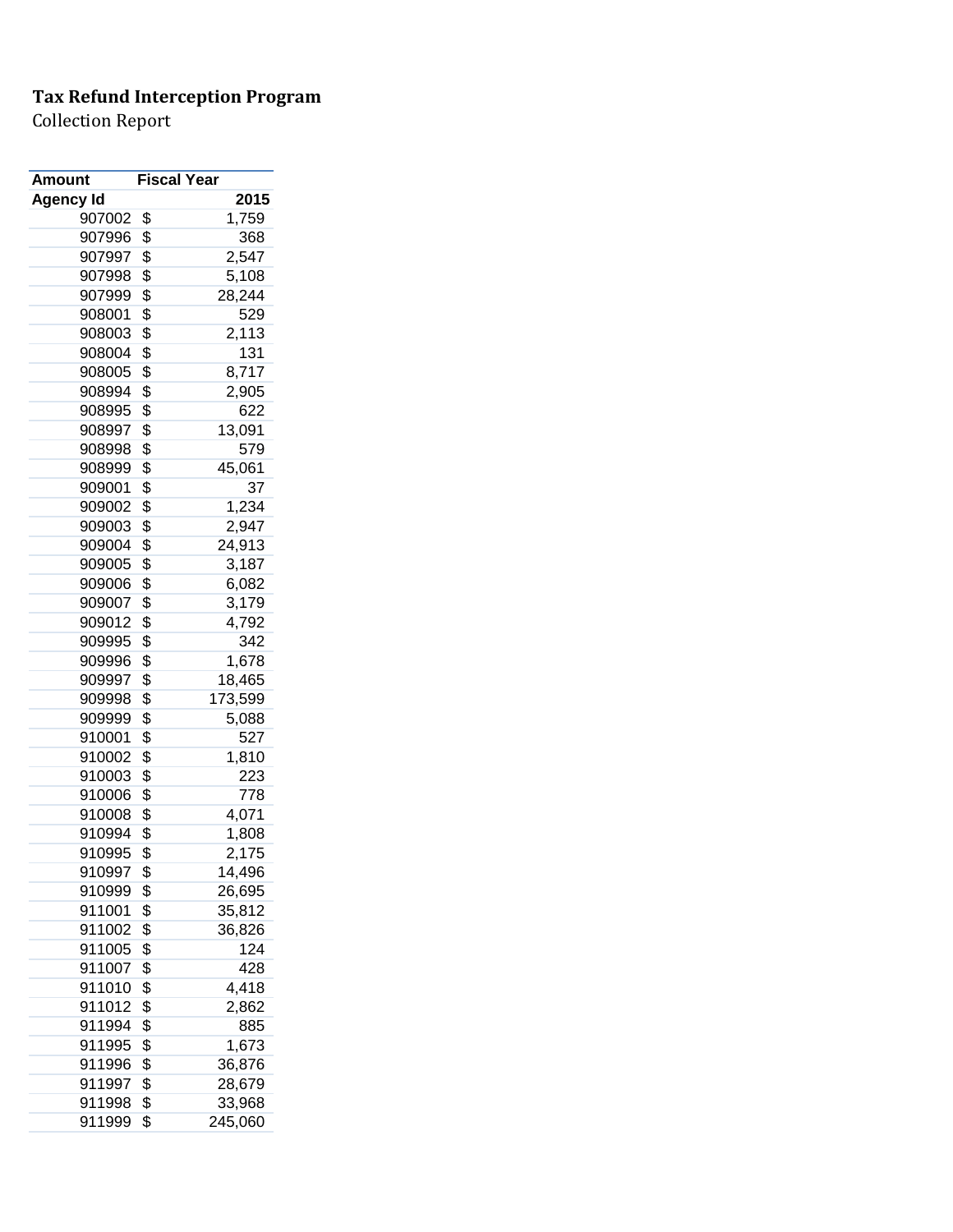| Amount           | <b>Fiscal Year</b> |         |
|------------------|--------------------|---------|
| <b>Agency Id</b> |                    | 2015    |
| 912002           | \$                 | 7,045   |
| 912996           | \$                 | 521     |
| 912998           | \$                 | 677     |
| 912999           | \$                 | 23,119  |
| 913001           | \$                 | 1,610   |
| 913003           | \$                 | 62,525  |
| 913004           | \$                 | 9,847   |
| 913006           | \$                 | 11,090  |
| 913007           | \$                 | 54,470  |
| 913008           | \$                 | 2,232   |
| 913009           | \$                 | 496     |
| 913010           | \$                 | 33,025  |
| 913011           | \$                 | 872     |
| 913012           | \$                 | 12,418  |
| 913014           | \$                 | 1,933   |
| 913015           | \$                 | 1,555   |
| 913017           | \$                 | 2,026   |
| 913021           | \$                 | 1,283   |
| 913022           | \$                 | 16,760  |
| 913023           | \$                 | 227     |
| 913024           | \$                 | 8,665   |
| 913026           | \$                 | 10,437  |
| 913029           | \$                 | 2,856   |
| 913030           | \$                 | 5,255   |
| 913031           | \$                 | 388,489 |
| 913032           | \$                 | 30,041  |
| 913033           | \$                 | 11,110  |
| 913034           | \$                 | 36,170  |
| 913035           | \$                 | 12,432  |
| 913036           | \$                 | 6,993   |
| 913037           | \$                 | 711     |
| 913039           | \$                 | 41,138  |
| 913040           | \$                 | 6,789   |
| 913041           | \$                 | 14,053  |
| 913043           | \$                 | 1,332   |
| 913046           | \$                 | 37,992  |
| 913047           | \$                 | 61,009  |
| 913048           | \$                 | 7,888   |
| 913049           | \$                 | 3,345   |
| 913050           | \$                 | 9,949   |
| 913051           | \$                 | 132,951 |
| 913053           | \$                 | 291,225 |
| 913055           | \$                 | 16,019  |
| 913056           | \$                 | 103     |
| 913057           | \$                 | 78,486  |
| 913059           | \$                 | 1,007   |
| 913062           | \$                 | 1,789   |
| 913063           | \$                 | 1,713   |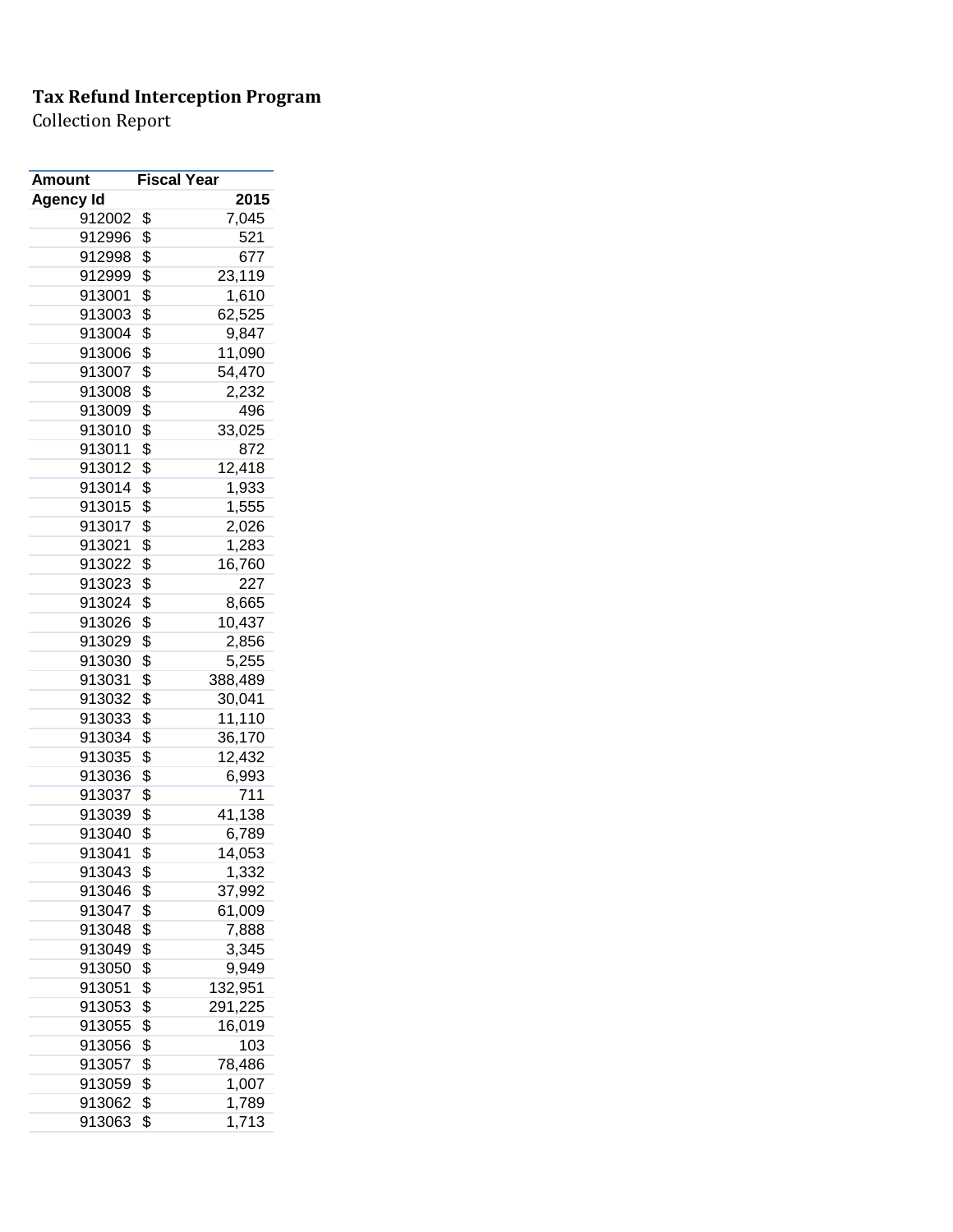| <b>Amount</b>    | <b>Fiscal Year</b> |                |
|------------------|--------------------|----------------|
| <b>Agency Id</b> |                    | 2015           |
| 913065           | \$                 | 14,745         |
| 913066           | \$                 | 2,021          |
| 913068           | \$                 | 2,071          |
| 913069           | \$                 | 72,602         |
| 913070           | \$                 | 5,280          |
| 913071           | \$                 | 3,390          |
| 913993           | \$                 | 564            |
| 913994           | \$                 | 26,628         |
| 913996           | \$                 | 60,087         |
| 913998           | \$                 | 850,256        |
| 914003           | \$                 | 13,507         |
| 914004           | \$                 | 1,298          |
| 914005           | \$                 | 5,336          |
| 914006           | \$                 | 11,201         |
| 914008           | \$                 | 4,877          |
| 914009           | \$                 | 2,120          |
| 914011           | \$                 | 4,663          |
| 914013           | \$                 | 288            |
| 914017           | \$                 | 2,410          |
| 914018           | \$                 | 18,217         |
| 914020           | \$                 | 2,410          |
| 914024           | \$                 | 111            |
| 914996           | \$                 | 22,739         |
| 914997           | \$                 | 5,378          |
| 914998           | \$                 | 819            |
| 914999           | \$                 | 191,808        |
| 915002           | \$                 | 4,153          |
| 915989           | \$                 | 21,834         |
| 915991           | \$                 | 16,409         |
| 915993           | \$                 | 1,393          |
| 915994           | \$                 | 4,946          |
| 915995           | \$                 | 813            |
| 915996           | \$                 | 83,935         |
| 915997           | \$                 | 463            |
| 915998           | \$                 | 3,863          |
| 916001           | \$                 | 9,809          |
| 916002           | \$                 | 336            |
| 916997           | \$                 | 6,780          |
| 916998           | \$                 | 118,728        |
|                  | \$                 |                |
| 917001<br>917002 | \$                 | 2,147<br>6,707 |
| 917003           | \$                 | 29,990         |
|                  |                    |                |
| 917005           | \$                 | 7,653          |
| 917997           | \$                 | 25,835         |
| 917998           | \$                 | 4,360          |
| 917999           | \$                 | 150,317        |
| 918001           | \$                 | 22,218         |
| 918002           | \$                 | 10,813         |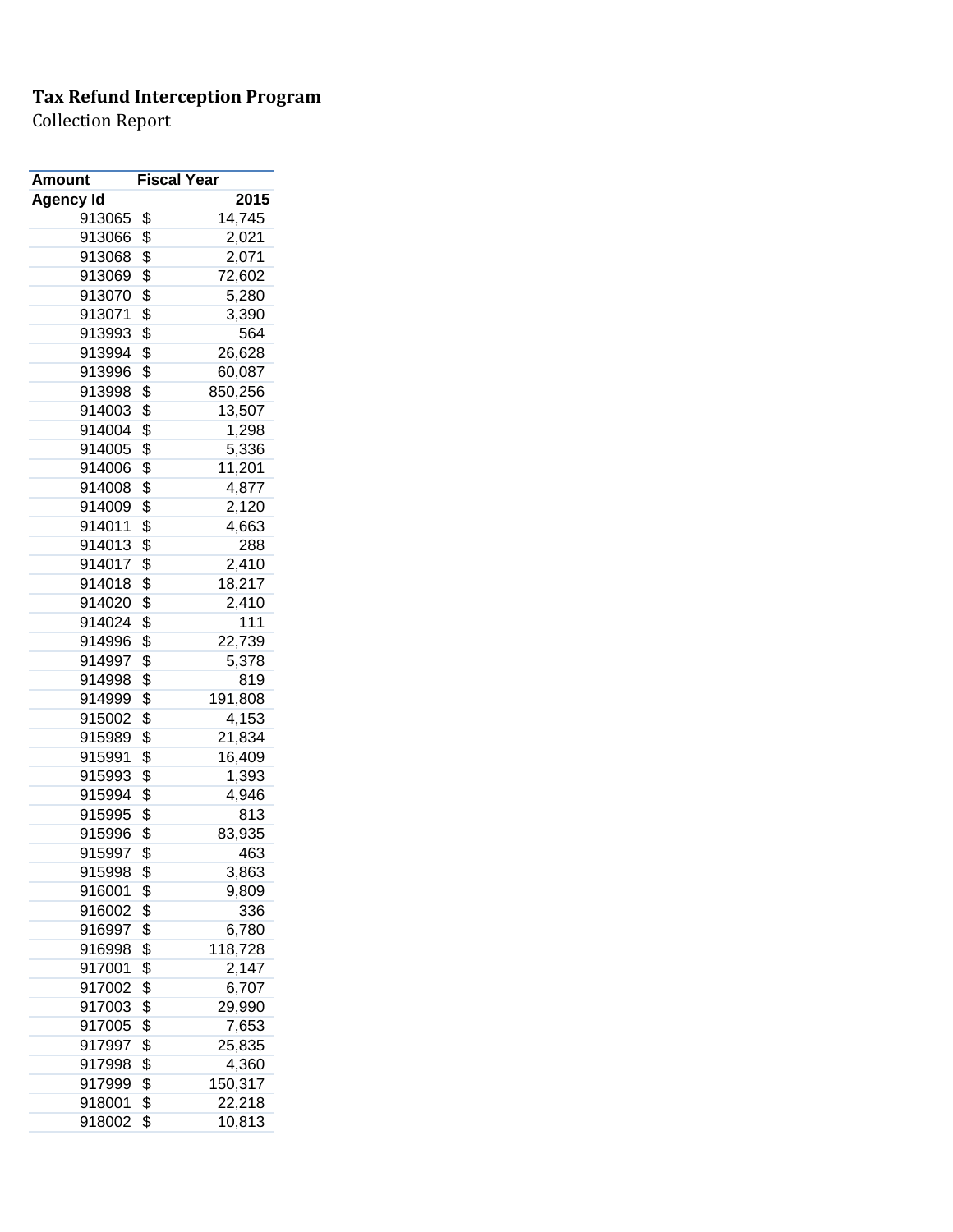| Amount           | <b>Fiscal Year</b> |              |
|------------------|--------------------|--------------|
| <b>Agency Id</b> |                    | 2015         |
| 918003           | \$                 | 543          |
| 918004           | \$                 | 86,550       |
| 918005           | \$                 | 4,363        |
| 918006           | \$                 | 982          |
| 918995           | \$                 | 9,442        |
| 918996           | \$                 | 497,192      |
| 918997           | \$                 | 18,984       |
| 918998           | \$                 | 28,209       |
| 918999           | \$                 | 4,146        |
| 919998           | \$                 | 591          |
| 919999           | \$                 | 3,391        |
| 920001           | \$                 | 6,607        |
| 920002           | \$                 | 136,562      |
| 920003           | \$                 | 7,217        |
| 920005           | \$                 | 5,782        |
| 920007           | \$                 | 21,657       |
| 920010           | \$                 | 59,959       |
| 920011           | \$                 | 250          |
| 920012           | \$                 | 4,140        |
| 920014           | \$                 | 788          |
| 920015           | \$                 | 1,044        |
| 920995           | \$                 | 8,955        |
| 920996           | \$                 | 1,188        |
| 920997           | \$                 | 176,204      |
| 920998           | \$                 | 66,947       |
| 920999           | \$                 | 85,984       |
| 921997           | \$                 | 12,348       |
| 921998           | \$                 | 7,853        |
| 921999           | \$                 | 639          |
| 922001           | \$                 | 1,560        |
| 922003           | \$                 | 5,760        |
| 922004           | \$                 | 3,584        |
| 922005           | \$                 | 1,878        |
| 922006           | \$                 | 806          |
| 922007           | \$                 | 3,622        |
| 922008           | \$                 | 13,758       |
| 922955           | \$                 | 1,247        |
| 922996           | \$                 | 7,522        |
| 922997           | \$                 | 24,995       |
| 922998           | \$                 | 526          |
| 922999           | \$                 | 69,818       |
| 923001           | \$                 | 1,793        |
|                  | \$                 |              |
| 923005<br>923007 | \$                 | 4,283<br>457 |
|                  | \$                 |              |
| 923998           |                    | 36,037       |
| 923999           | \$                 | 78,225       |
| 924002           | \$                 | 2,719        |
| 924003           | \$                 | 570          |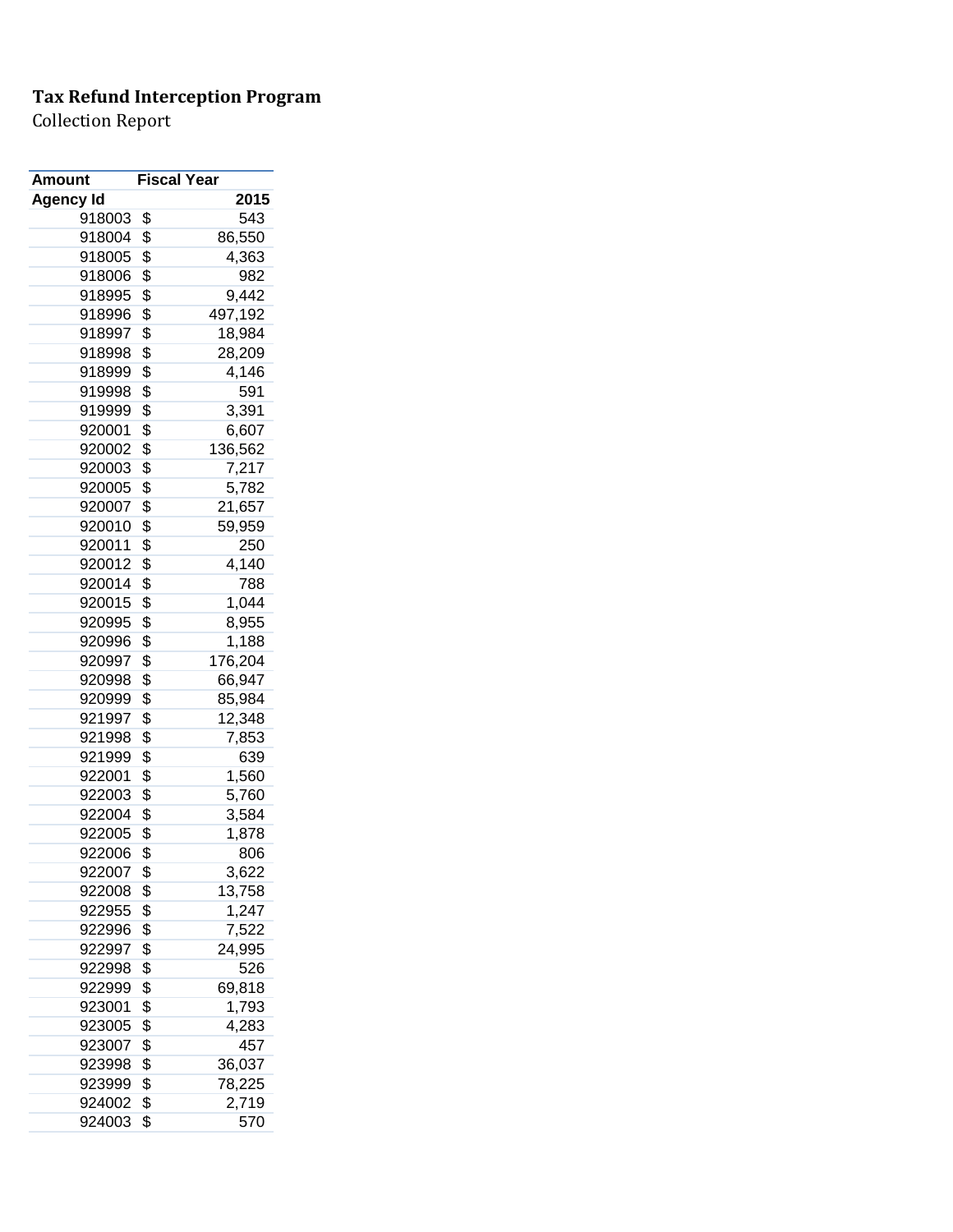| Amount           | <b>Fiscal Year</b> |        |
|------------------|--------------------|--------|
| <b>Agency Id</b> |                    | 2015   |
| 924004           | \$                 | 7,372  |
| 924005           | \$                 | 1,228  |
| 924994           | \$                 | 1,448  |
| 924995           | \$                 | 425    |
| 924997           | \$                 | 1,395  |
| 924998           | \$                 | 7,072  |
| 924999           | \$                 | 10,053 |
| 925001           | \$                 | 599    |
| 925002           | \$                 | 698    |
| 925004           | \$                 | 25,188 |
| 925005           | \$                 | 1,065  |
| 925006           | \$                 | 1,614  |
| 925007           | \$                 | 249    |
| 925998           | \$                 | 2,071  |
| 925999           | \$                 | 34,458 |
| 926001           | \$                 | 487    |
| 926004           | \$                 | 1,854  |
| 926999           | \$                 | 6,189  |
| 927002           | \$                 | 15,073 |
| 927004           | \$                 | 264    |
| 927994           | \$                 | 11,366 |
| 927996           | \$                 | 3,571  |
| 927998           | \$                 | 6,224  |
| 927999           | \$                 | 30,954 |
| 928001           | \$                 | 30,737 |
| 928002           | \$                 | 160    |
| 928003           | \$                 | 83     |
| 928004           | \$                 | 22,324 |
| 928007           | \$                 | 5,406  |
| 928009           | \$                 | 4,056  |
| 928010           | \$                 | 19,331 |
| 928011           | \$                 | 1,088  |
| 928012           | \$                 | 2,325  |
| 928015           | \$                 | 9,869  |
| 928016           | \$                 | 8,552  |
| 928017           | \$                 | 789    |
| 928019           | \$                 | 571    |
| 928020           | \$                 | 26,419 |
| 928021           | \$                 | 4,055  |
| 928022           | \$                 | 10,801 |
| 928025           | \$                 | 5,953  |
| 928026           | \$                 | 1,239  |
| 928027           | \$                 | 1,872  |
| 928030           | \$                 | 53     |
| 928031           | \$                 | 2,979  |
| 928032           | \$                 | 647    |
| 928033           | \$                 | 2,936  |
| 928037           | \$                 | 2,621  |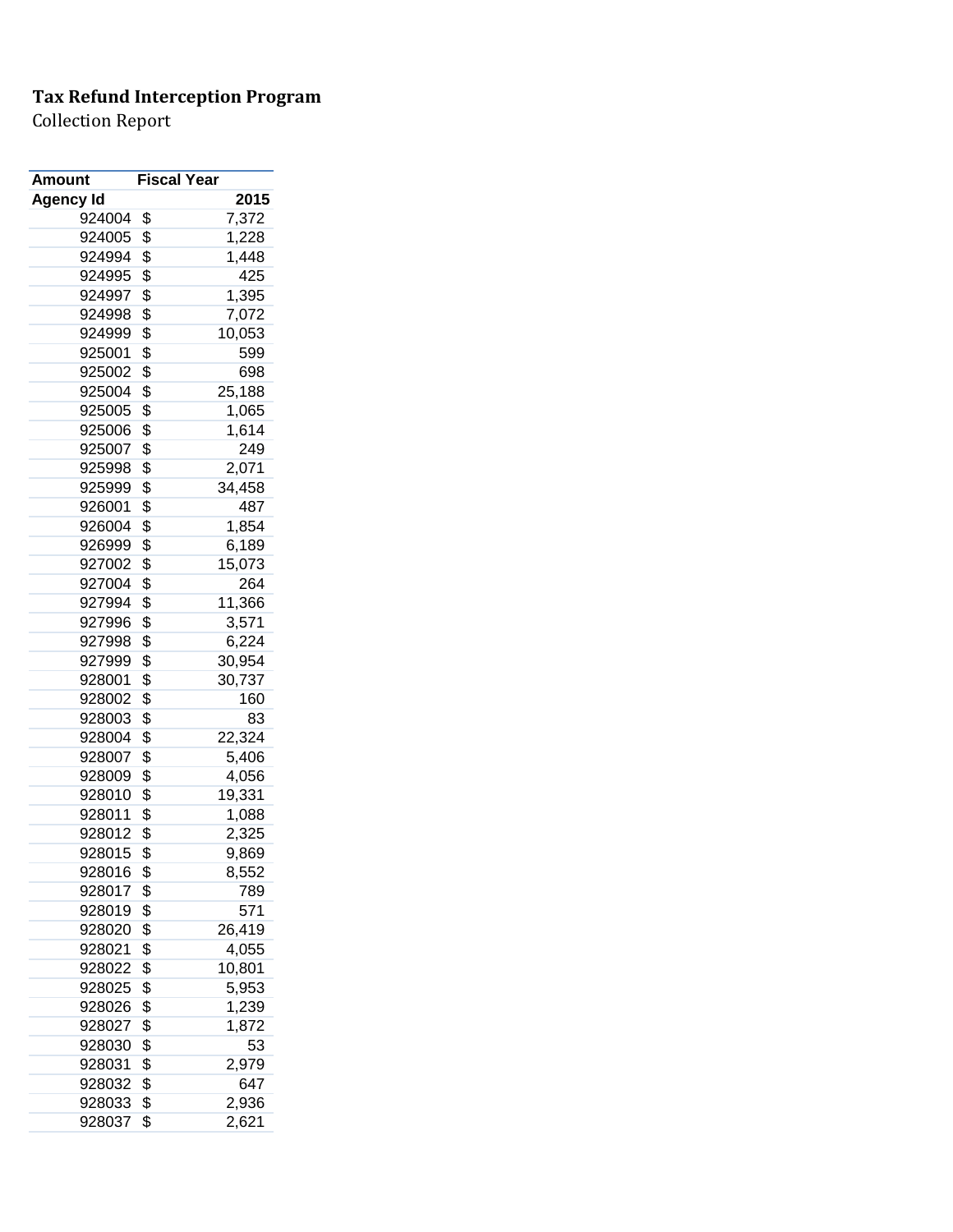| Amount           | <b>Fiscal Year</b> |         |
|------------------|--------------------|---------|
| <b>Agency Id</b> |                    | 2015    |
| 928994           | \$                 | 1,798   |
| 928995           | \$                 | 39,228  |
| 928997           | \$                 | 1,984   |
| 928998           | \$                 | 10,466  |
| 928999           | \$                 | 178,450 |
| 929001           | \$                 | 888     |
| 929002           | \$                 | 2,140   |
| 929004           | \$                 | 1,359   |
| 929006           | \$                 | 1,266   |
| 929007           | \$                 | 2,888   |
| 929008           | \$                 | 11,957  |
| 929997           | \$                 | 4,503   |
| 929998           | \$                 | 17,111  |
| 929999           | \$                 | 133,863 |
| 930001           | \$                 | 42,626  |
| 930002           | \$                 | 155,646 |
| 930003           | \$                 | 861     |
| 930004           | \$                 | 70,183  |
| 930005           | \$                 | 15,035  |
| 930008           | \$                 | 3,157   |
| 930009           | \$                 | 1,034   |
| 930012           | \$                 | 6,888   |
| 930013           | \$                 | 23,276  |
| 930014           | \$                 | 1,488   |
| 930015           | \$                 | 144,806 |
| 930016           | \$                 | 5,235   |
| 930017           | \$                 | 638     |
| 930018           | \$                 | 1,159   |
| 930019           | \$                 | 33,261  |
| 930998           | \$                 | 33,493  |
| 930999           | \$                 | 348,757 |
| 931002           | \$                 | 778     |
| 931003           | \$                 | 6,173   |
| 931004           | \$                 | 2,530   |
| 931005           | \$                 | 6,391   |
| 931995           | \$                 | 7,415   |
| 931997           | \$                 | 283     |
| 931999           | \$                 | 30,122  |
| 932001           | \$                 | 22,997  |
| 932003           | \$                 | 7,905   |
| 932005           | \$                 | 45,396  |
| 932006           | \$                 | 67,848  |
| 932008           | \$                 | 2,180   |
| 932009           | \$                 | 2,325   |
| 932011           | \$                 | 2,645   |
| 932992           | \$                 | 4,569   |
| 932993           | \$                 | 12,677  |
| 932994           | \$                 | 116,409 |
|                  |                    |         |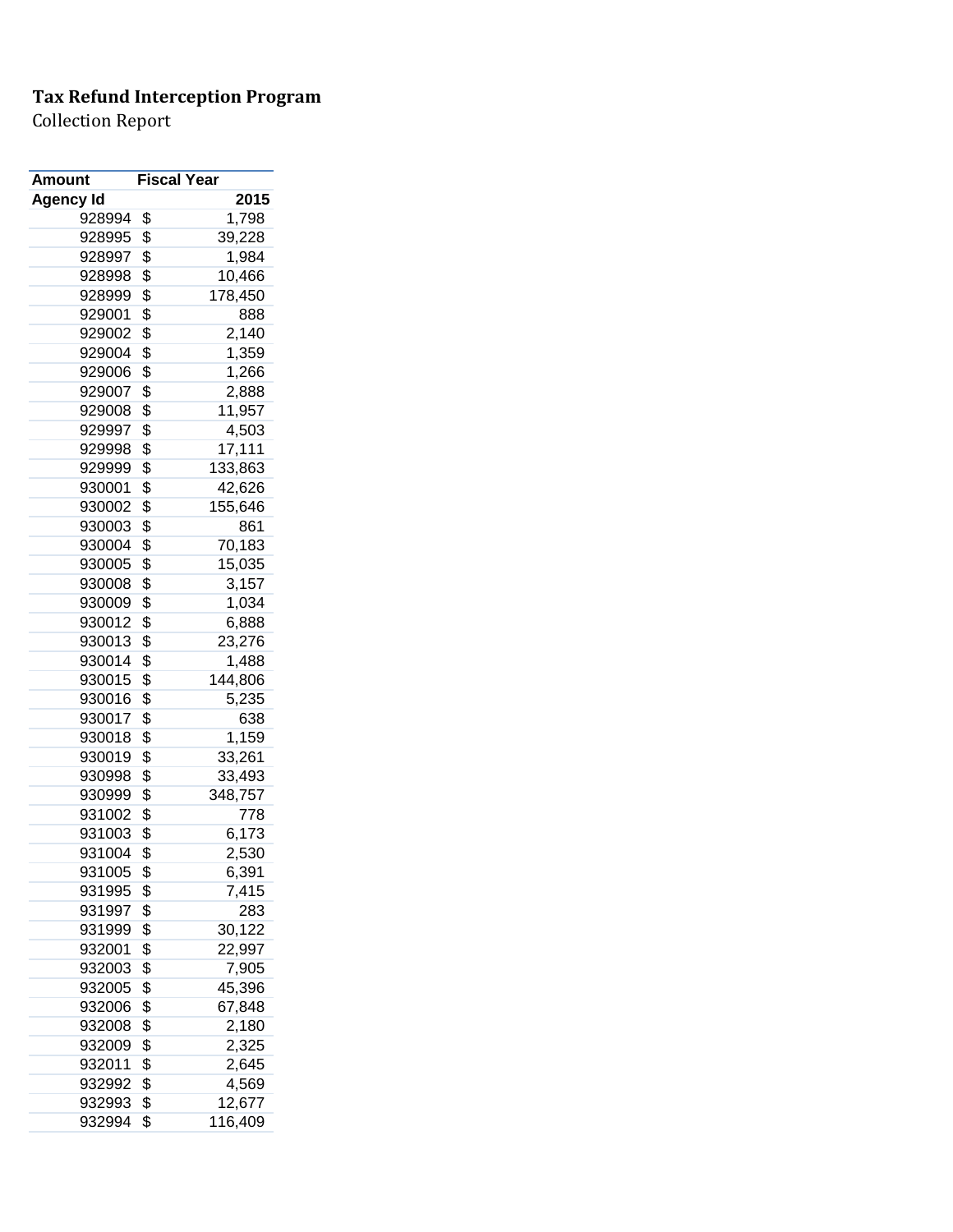| Amount           | <b>Fiscal Year</b> |         |
|------------------|--------------------|---------|
| <b>Agency Id</b> |                    | 2015    |
| 932995           | \$                 | 8,947   |
| 932997           | \$                 | 559     |
| 932998           | \$                 | 8,824   |
| 932999           | \$                 | 86,000  |
| 933001           | \$                 | 98      |
| 933002           | \$                 | 450     |
| 933997           | \$                 | 1,822   |
| 933998           | \$                 | 985     |
| 933999           | \$                 | 22,898  |
| 934001           | \$                 | 5,391   |
| 934002           | \$                 | 11,481  |
| 934004           | \$                 | 905     |
| 934007           | \$                 | 21,076  |
| 934008           | \$                 | 680     |
| 934997           | \$                 | 8,304   |
| 934998           | \$                 | 15,141  |
| 935001           | \$                 | 21,859  |
| 935002           | \$                 | 3,223   |
| 935003           | \$                 | 7,563   |
| 935004           | \$                 | 177     |
| 935995           | \$                 | 358     |
| 935998           | \$                 | 28,599  |
| 935999           | \$                 | 86,986  |
| 936001           | \$                 | 2,526   |
| 936002           | \$                 | 55,475  |
| 936004           | \$                 | 7,769   |
| 936006           | \$                 | 26,682  |
| 936008           | \$                 | 15,967  |
| 936009           | \$                 | 4,200   |
| 936010           | \$                 | 30,024  |
| 936011           | \$                 | 7,742   |
| 936012           | \$                 | 172     |
| 936013           | \$                 | 11,291  |
| 936014           | \$                 | 5,785   |
| 936996           | \$                 | 549     |
| 936997           | \$                 | 619     |
| 936998           | \$                 | 70,118  |
| 936999           | \$                 | 148,830 |
| 937001           | \$                 | 1,850   |
| 937002           | \$                 | 17,039  |
| 937003           | \$                 | 7,301   |
|                  | \$                 | 102,873 |
| 937004           |                    | 4,826   |
| 937005           | \$                 |         |
| 937006           | \$                 | 1,949   |
| 937007           | \$                 | 9,301   |
| 937008           | \$                 | 10,867  |
| 937010           | \$                 | 3,121   |
| 937012           | \$                 | 45,965  |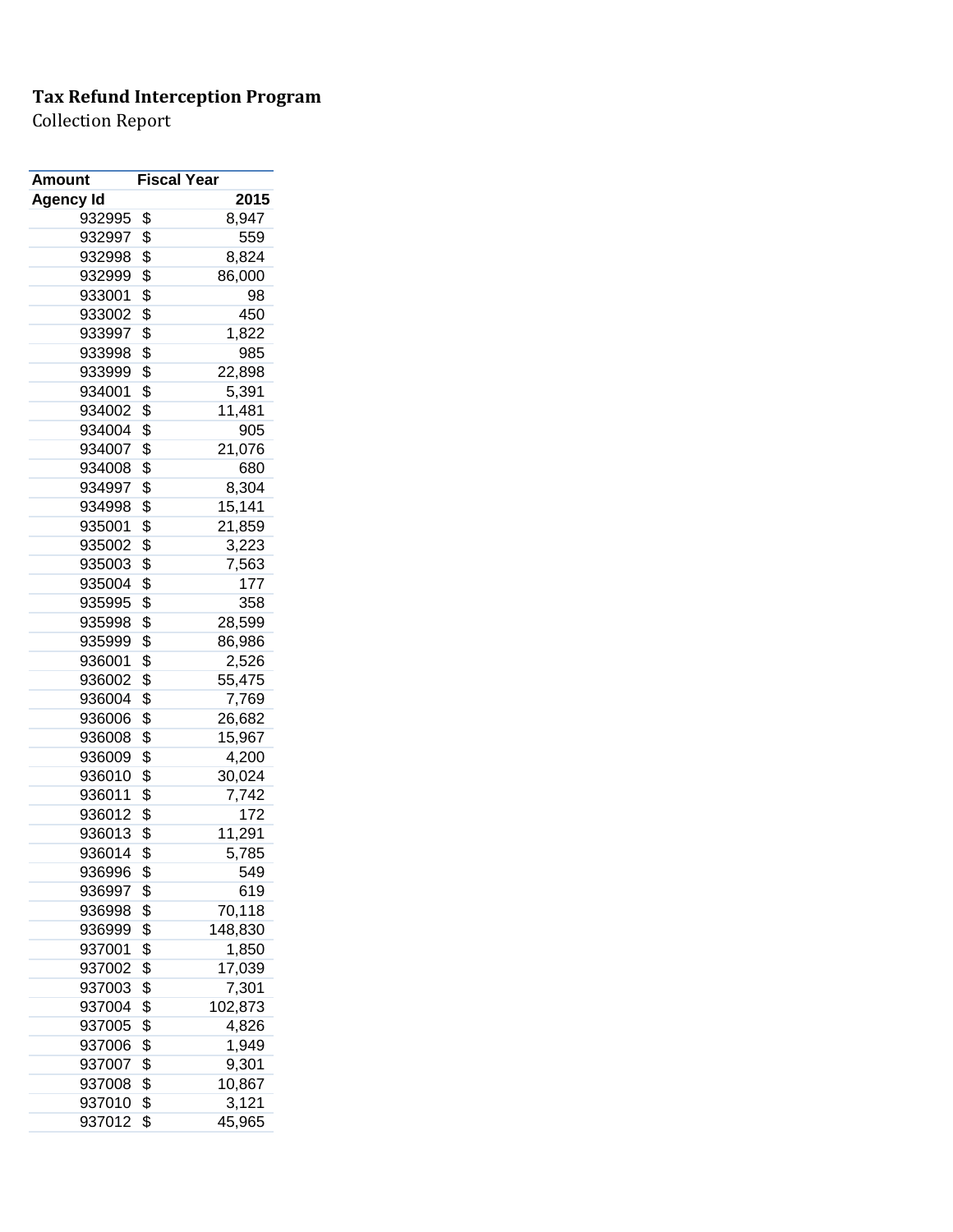| Amount           | <b>Fiscal Year</b> |           |
|------------------|--------------------|-----------|
| <b>Agency Id</b> |                    | 2015      |
| 937013           | \$                 | 7,865     |
| 937014           | \$                 | 3,412     |
| 937016           | \$                 | 958       |
| 937017           | \$                 | 469       |
| 937020           | \$                 | 606       |
| 937995           | \$                 | 17,453    |
| 937998           | \$                 | 33,966    |
| 937999           | \$                 | 312,272   |
| 938001           | \$                 | 3,991     |
| 938004           | \$                 | 29,880    |
| 938005           | \$                 | 508       |
| 938007           | \$                 | 1,364     |
| 938009           | \$                 | 1,199     |
| 938011           | \$                 | 1,673     |
| 938013           | \$                 | 586       |
| 938015           | \$                 | 2,690     |
| 938997           | \$                 | 32,841    |
| 938998           | \$                 | 22,203    |
| 938999           | \$                 | 40,398    |
| 939995           | \$                 | 1,774     |
| 939997           | \$                 | 29,292    |
| 939998           | \$                 | 6,145     |
| 939999           | \$                 | 15,386    |
| 940002           | \$                 | 2,280     |
| 940003           | \$                 | 74,762    |
| 940005           | \$                 | 12,459    |
| 940006           | \$                 | 12,050    |
| 940007           | \$                 | 31,562    |
| 940008           | \$                 | 6,884     |
| 940009           | \$                 | 2,717,119 |
| 940010           | \$                 | 4,102     |
| 940011           | \$                 | 48,427    |
| 940012           | \$                 | 43,669    |
| 940013           | \$                 | 7,021     |
| 940015           | \$                 | 2,236     |
| 940016           | \$                 | 121,855   |
| 940017           | \$                 | 1,357     |
| 940018           | \$                 | 1,567,088 |
| 940019           | \$                 | 765       |
| 940020           | \$                 |           |
| 940023           |                    | 25,506    |
|                  | \$<br>\$           | 11,521    |
| 940024           |                    | 7,996     |
| 940025           | \$                 | 41,769    |
| 940026           | \$                 | 944       |
| 940027           | \$                 | 13,637    |
| 940028           | \$                 | 20,942    |
| 940029           | \$                 | 37,780    |
| 940030           | \$                 | 30,650    |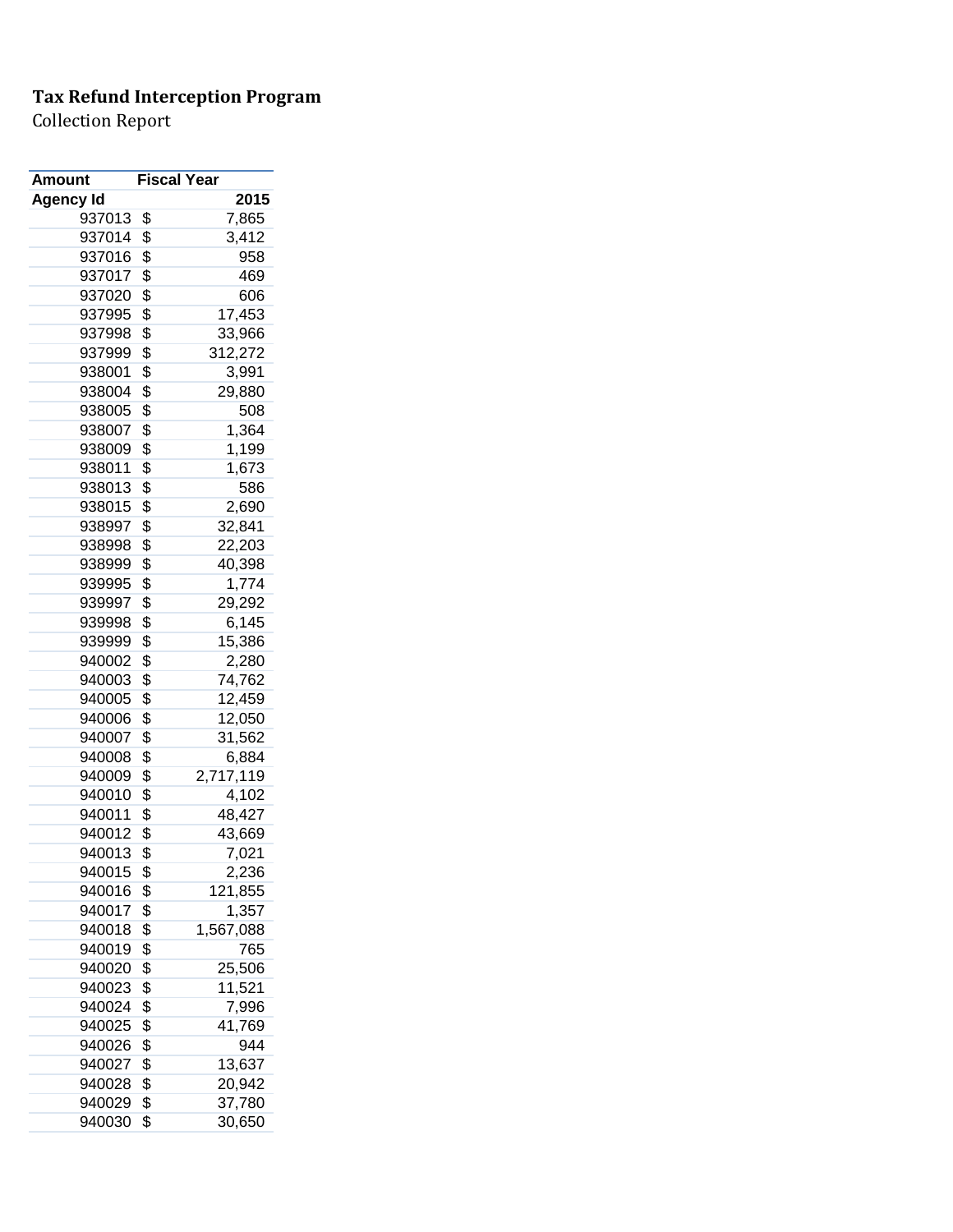| 2015<br>Agency Id<br>940032<br>\$<br>61,047<br>\$<br>14,500<br>940033<br>118,141<br>\$<br>940034<br>\$<br>94,355<br>940035<br>\$<br>940036<br>8,715<br>\$<br>940037<br>70,238<br>\$<br>940041<br>13,907<br>\$<br>940042<br>141,668<br>\$<br>940043<br>90,860<br>\$<br>940045<br>136,458<br>\$<br>940047<br>2,972<br>\$<br>940048<br>119,786<br>\$<br>940050<br>9,808<br>\$<br>940051<br>27,329<br>\$<br>940052<br>632<br>\$<br>940054<br>32,893<br>\$<br>5,901<br>940055<br>\$<br>64,370<br>940056<br>\$<br>940057<br>1,024<br>\$<br>940058<br>4,477<br>\$<br>940059<br>145,703<br>\$<br>940060<br>57<br>\$<br>940061<br>50,013<br>\$<br>940062<br>188,562<br>\$<br>940063<br>28,426<br>\$<br>940064<br>7,128<br>\$<br>940065<br>48,456<br>\$<br>940066<br>1,788<br>\$<br>940067<br>642<br>\$<br>940068<br>334,043<br>\$<br>940993<br>34,812<br>\$<br>190,197<br>940994<br>\$<br>18,088<br>940996<br>940997<br>\$<br>14,138<br>\$<br>402,834<br>940998<br>940999<br>\$<br>1,353,884<br>\$<br>25,450<br>941001<br>\$<br>941002<br>3,827<br>\$<br>790<br>941003<br>\$<br>941006<br>900<br>\$<br>941008<br>39,073<br>\$<br>941009<br>3,315<br>941014<br>\$<br>1,287<br>\$<br>941995<br>1,982<br>\$<br>4,364<br>941996 | <b>Amount</b> | <b>Fiscal Year</b> |        |
|--------------------------------------------------------------------------------------------------------------------------------------------------------------------------------------------------------------------------------------------------------------------------------------------------------------------------------------------------------------------------------------------------------------------------------------------------------------------------------------------------------------------------------------------------------------------------------------------------------------------------------------------------------------------------------------------------------------------------------------------------------------------------------------------------------------------------------------------------------------------------------------------------------------------------------------------------------------------------------------------------------------------------------------------------------------------------------------------------------------------------------------------------------------------------------------------------------------------|---------------|--------------------|--------|
|                                                                                                                                                                                                                                                                                                                                                                                                                                                                                                                                                                                                                                                                                                                                                                                                                                                                                                                                                                                                                                                                                                                                                                                                                    |               |                    |        |
|                                                                                                                                                                                                                                                                                                                                                                                                                                                                                                                                                                                                                                                                                                                                                                                                                                                                                                                                                                                                                                                                                                                                                                                                                    |               |                    |        |
|                                                                                                                                                                                                                                                                                                                                                                                                                                                                                                                                                                                                                                                                                                                                                                                                                                                                                                                                                                                                                                                                                                                                                                                                                    |               |                    |        |
|                                                                                                                                                                                                                                                                                                                                                                                                                                                                                                                                                                                                                                                                                                                                                                                                                                                                                                                                                                                                                                                                                                                                                                                                                    |               |                    |        |
|                                                                                                                                                                                                                                                                                                                                                                                                                                                                                                                                                                                                                                                                                                                                                                                                                                                                                                                                                                                                                                                                                                                                                                                                                    |               |                    |        |
|                                                                                                                                                                                                                                                                                                                                                                                                                                                                                                                                                                                                                                                                                                                                                                                                                                                                                                                                                                                                                                                                                                                                                                                                                    |               |                    |        |
|                                                                                                                                                                                                                                                                                                                                                                                                                                                                                                                                                                                                                                                                                                                                                                                                                                                                                                                                                                                                                                                                                                                                                                                                                    |               |                    |        |
|                                                                                                                                                                                                                                                                                                                                                                                                                                                                                                                                                                                                                                                                                                                                                                                                                                                                                                                                                                                                                                                                                                                                                                                                                    |               |                    |        |
|                                                                                                                                                                                                                                                                                                                                                                                                                                                                                                                                                                                                                                                                                                                                                                                                                                                                                                                                                                                                                                                                                                                                                                                                                    |               |                    |        |
|                                                                                                                                                                                                                                                                                                                                                                                                                                                                                                                                                                                                                                                                                                                                                                                                                                                                                                                                                                                                                                                                                                                                                                                                                    |               |                    |        |
|                                                                                                                                                                                                                                                                                                                                                                                                                                                                                                                                                                                                                                                                                                                                                                                                                                                                                                                                                                                                                                                                                                                                                                                                                    |               |                    |        |
|                                                                                                                                                                                                                                                                                                                                                                                                                                                                                                                                                                                                                                                                                                                                                                                                                                                                                                                                                                                                                                                                                                                                                                                                                    |               |                    |        |
|                                                                                                                                                                                                                                                                                                                                                                                                                                                                                                                                                                                                                                                                                                                                                                                                                                                                                                                                                                                                                                                                                                                                                                                                                    |               |                    |        |
|                                                                                                                                                                                                                                                                                                                                                                                                                                                                                                                                                                                                                                                                                                                                                                                                                                                                                                                                                                                                                                                                                                                                                                                                                    |               |                    |        |
|                                                                                                                                                                                                                                                                                                                                                                                                                                                                                                                                                                                                                                                                                                                                                                                                                                                                                                                                                                                                                                                                                                                                                                                                                    |               |                    |        |
|                                                                                                                                                                                                                                                                                                                                                                                                                                                                                                                                                                                                                                                                                                                                                                                                                                                                                                                                                                                                                                                                                                                                                                                                                    |               |                    |        |
|                                                                                                                                                                                                                                                                                                                                                                                                                                                                                                                                                                                                                                                                                                                                                                                                                                                                                                                                                                                                                                                                                                                                                                                                                    |               |                    |        |
|                                                                                                                                                                                                                                                                                                                                                                                                                                                                                                                                                                                                                                                                                                                                                                                                                                                                                                                                                                                                                                                                                                                                                                                                                    |               |                    |        |
|                                                                                                                                                                                                                                                                                                                                                                                                                                                                                                                                                                                                                                                                                                                                                                                                                                                                                                                                                                                                                                                                                                                                                                                                                    |               |                    |        |
|                                                                                                                                                                                                                                                                                                                                                                                                                                                                                                                                                                                                                                                                                                                                                                                                                                                                                                                                                                                                                                                                                                                                                                                                                    |               |                    |        |
|                                                                                                                                                                                                                                                                                                                                                                                                                                                                                                                                                                                                                                                                                                                                                                                                                                                                                                                                                                                                                                                                                                                                                                                                                    |               |                    |        |
|                                                                                                                                                                                                                                                                                                                                                                                                                                                                                                                                                                                                                                                                                                                                                                                                                                                                                                                                                                                                                                                                                                                                                                                                                    |               |                    |        |
|                                                                                                                                                                                                                                                                                                                                                                                                                                                                                                                                                                                                                                                                                                                                                                                                                                                                                                                                                                                                                                                                                                                                                                                                                    |               |                    |        |
|                                                                                                                                                                                                                                                                                                                                                                                                                                                                                                                                                                                                                                                                                                                                                                                                                                                                                                                                                                                                                                                                                                                                                                                                                    |               |                    |        |
|                                                                                                                                                                                                                                                                                                                                                                                                                                                                                                                                                                                                                                                                                                                                                                                                                                                                                                                                                                                                                                                                                                                                                                                                                    |               |                    |        |
|                                                                                                                                                                                                                                                                                                                                                                                                                                                                                                                                                                                                                                                                                                                                                                                                                                                                                                                                                                                                                                                                                                                                                                                                                    |               |                    |        |
|                                                                                                                                                                                                                                                                                                                                                                                                                                                                                                                                                                                                                                                                                                                                                                                                                                                                                                                                                                                                                                                                                                                                                                                                                    |               |                    |        |
|                                                                                                                                                                                                                                                                                                                                                                                                                                                                                                                                                                                                                                                                                                                                                                                                                                                                                                                                                                                                                                                                                                                                                                                                                    |               |                    |        |
|                                                                                                                                                                                                                                                                                                                                                                                                                                                                                                                                                                                                                                                                                                                                                                                                                                                                                                                                                                                                                                                                                                                                                                                                                    |               |                    |        |
|                                                                                                                                                                                                                                                                                                                                                                                                                                                                                                                                                                                                                                                                                                                                                                                                                                                                                                                                                                                                                                                                                                                                                                                                                    |               |                    |        |
|                                                                                                                                                                                                                                                                                                                                                                                                                                                                                                                                                                                                                                                                                                                                                                                                                                                                                                                                                                                                                                                                                                                                                                                                                    |               |                    |        |
|                                                                                                                                                                                                                                                                                                                                                                                                                                                                                                                                                                                                                                                                                                                                                                                                                                                                                                                                                                                                                                                                                                                                                                                                                    |               |                    |        |
|                                                                                                                                                                                                                                                                                                                                                                                                                                                                                                                                                                                                                                                                                                                                                                                                                                                                                                                                                                                                                                                                                                                                                                                                                    |               |                    |        |
|                                                                                                                                                                                                                                                                                                                                                                                                                                                                                                                                                                                                                                                                                                                                                                                                                                                                                                                                                                                                                                                                                                                                                                                                                    |               |                    |        |
|                                                                                                                                                                                                                                                                                                                                                                                                                                                                                                                                                                                                                                                                                                                                                                                                                                                                                                                                                                                                                                                                                                                                                                                                                    |               |                    |        |
|                                                                                                                                                                                                                                                                                                                                                                                                                                                                                                                                                                                                                                                                                                                                                                                                                                                                                                                                                                                                                                                                                                                                                                                                                    |               |                    |        |
|                                                                                                                                                                                                                                                                                                                                                                                                                                                                                                                                                                                                                                                                                                                                                                                                                                                                                                                                                                                                                                                                                                                                                                                                                    |               |                    |        |
|                                                                                                                                                                                                                                                                                                                                                                                                                                                                                                                                                                                                                                                                                                                                                                                                                                                                                                                                                                                                                                                                                                                                                                                                                    |               |                    |        |
|                                                                                                                                                                                                                                                                                                                                                                                                                                                                                                                                                                                                                                                                                                                                                                                                                                                                                                                                                                                                                                                                                                                                                                                                                    |               |                    |        |
|                                                                                                                                                                                                                                                                                                                                                                                                                                                                                                                                                                                                                                                                                                                                                                                                                                                                                                                                                                                                                                                                                                                                                                                                                    |               |                    |        |
|                                                                                                                                                                                                                                                                                                                                                                                                                                                                                                                                                                                                                                                                                                                                                                                                                                                                                                                                                                                                                                                                                                                                                                                                                    |               |                    |        |
|                                                                                                                                                                                                                                                                                                                                                                                                                                                                                                                                                                                                                                                                                                                                                                                                                                                                                                                                                                                                                                                                                                                                                                                                                    |               |                    |        |
|                                                                                                                                                                                                                                                                                                                                                                                                                                                                                                                                                                                                                                                                                                                                                                                                                                                                                                                                                                                                                                                                                                                                                                                                                    |               |                    |        |
|                                                                                                                                                                                                                                                                                                                                                                                                                                                                                                                                                                                                                                                                                                                                                                                                                                                                                                                                                                                                                                                                                                                                                                                                                    |               |                    |        |
|                                                                                                                                                                                                                                                                                                                                                                                                                                                                                                                                                                                                                                                                                                                                                                                                                                                                                                                                                                                                                                                                                                                                                                                                                    |               |                    |        |
|                                                                                                                                                                                                                                                                                                                                                                                                                                                                                                                                                                                                                                                                                                                                                                                                                                                                                                                                                                                                                                                                                                                                                                                                                    |               |                    |        |
|                                                                                                                                                                                                                                                                                                                                                                                                                                                                                                                                                                                                                                                                                                                                                                                                                                                                                                                                                                                                                                                                                                                                                                                                                    |               |                    |        |
|                                                                                                                                                                                                                                                                                                                                                                                                                                                                                                                                                                                                                                                                                                                                                                                                                                                                                                                                                                                                                                                                                                                                                                                                                    | 941997        | \$                 | 32,089 |
| \$<br>43,334<br>941998                                                                                                                                                                                                                                                                                                                                                                                                                                                                                                                                                                                                                                                                                                                                                                                                                                                                                                                                                                                                                                                                                                                                                                                             |               |                    |        |
| \$<br>941999<br>5,882                                                                                                                                                                                                                                                                                                                                                                                                                                                                                                                                                                                                                                                                                                                                                                                                                                                                                                                                                                                                                                                                                                                                                                                              |               |                    |        |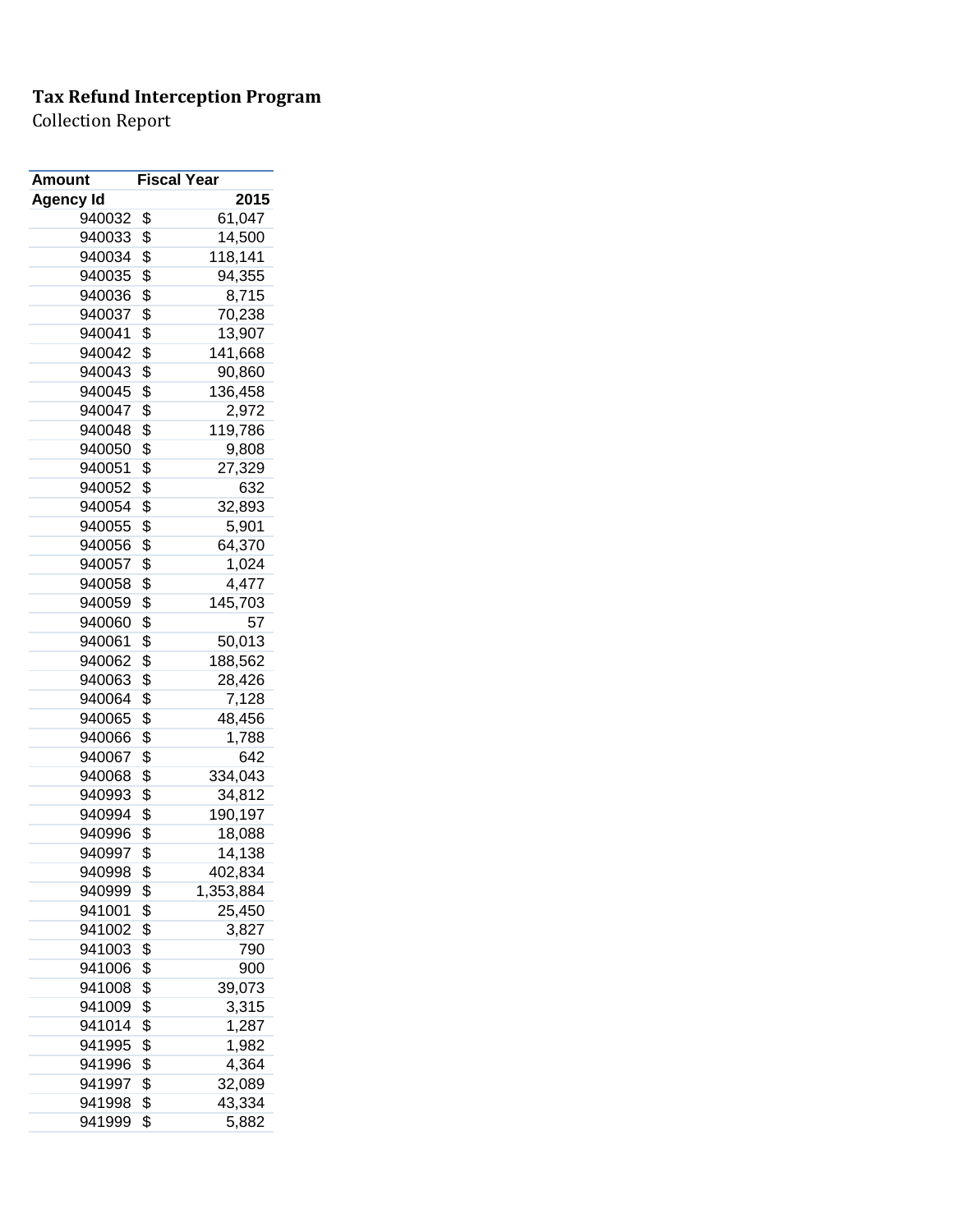| Amount           | <b>Fiscal Year</b> |                  |
|------------------|--------------------|------------------|
| <b>Agency Id</b> |                    | 2015             |
| 942001           | \$                 | 625              |
| 942002           | \$                 | 7,383            |
| 942003           | \$                 | 4,931            |
| 942005           | \$                 | 2,457            |
| 942006           | \$                 | 10,490           |
| 942009           | \$                 | 2,392            |
| 942996           | \$                 | 25,937           |
| 942997           | \$                 | 20,891           |
| 942998           | \$                 | 214              |
| 942999           | \$                 | 49,333           |
| 943001           | \$                 | 676              |
| 943002           | \$                 | 1,942            |
| 943003           | \$                 | 111              |
| 943004           | \$                 | 10,043           |
| 943994           | \$                 | 62,883           |
| 943995           | \$                 | 7,115            |
| 943998           | \$                 | 19,558           |
| 943999           | \$                 | 35,762           |
| 944001           | \$                 | 25,015           |
| 944002           | \$                 | 5,673            |
| 944003           | \$                 | 1,512            |
| 944005           | \$                 | 2,433            |
| 944007           | \$                 | 4,547            |
| 944008           | \$                 | 113,932          |
| 944009           | \$                 | 15,598           |
| 944010           | \$                 | 1,042            |
| 944013           | \$                 | 4,989            |
| 944014           | \$                 | 367              |
| 944015           | \$                 | 52,227           |
| 944017           | \$                 | 1,301            |
| 944018           | \$                 | 434              |
| 944019           | \$                 | 4,906            |
| 944020           | \$                 | 857              |
| 944021           | \$                 | 2,164            |
| 944022           | \$                 | 23,229           |
| 944023           | \$                 | 10,847           |
| 944992           | \$                 | 3,502            |
| 944994           | \$                 | 27,693           |
| 944995           | \$                 | 873              |
| 944996           | \$                 | 1,523            |
| 944997           | \$                 |                  |
| 944998           |                    | 9,591<br>443,759 |
|                  | \$                 |                  |
| 944999           | \$                 | 51,497           |
| 945002           | \$                 | 220              |
| 945003           | \$                 | 1,285            |
| 945005           | \$                 | 1,547            |
| 945007           | \$                 | 11,243           |
| 945009           | \$                 | 454              |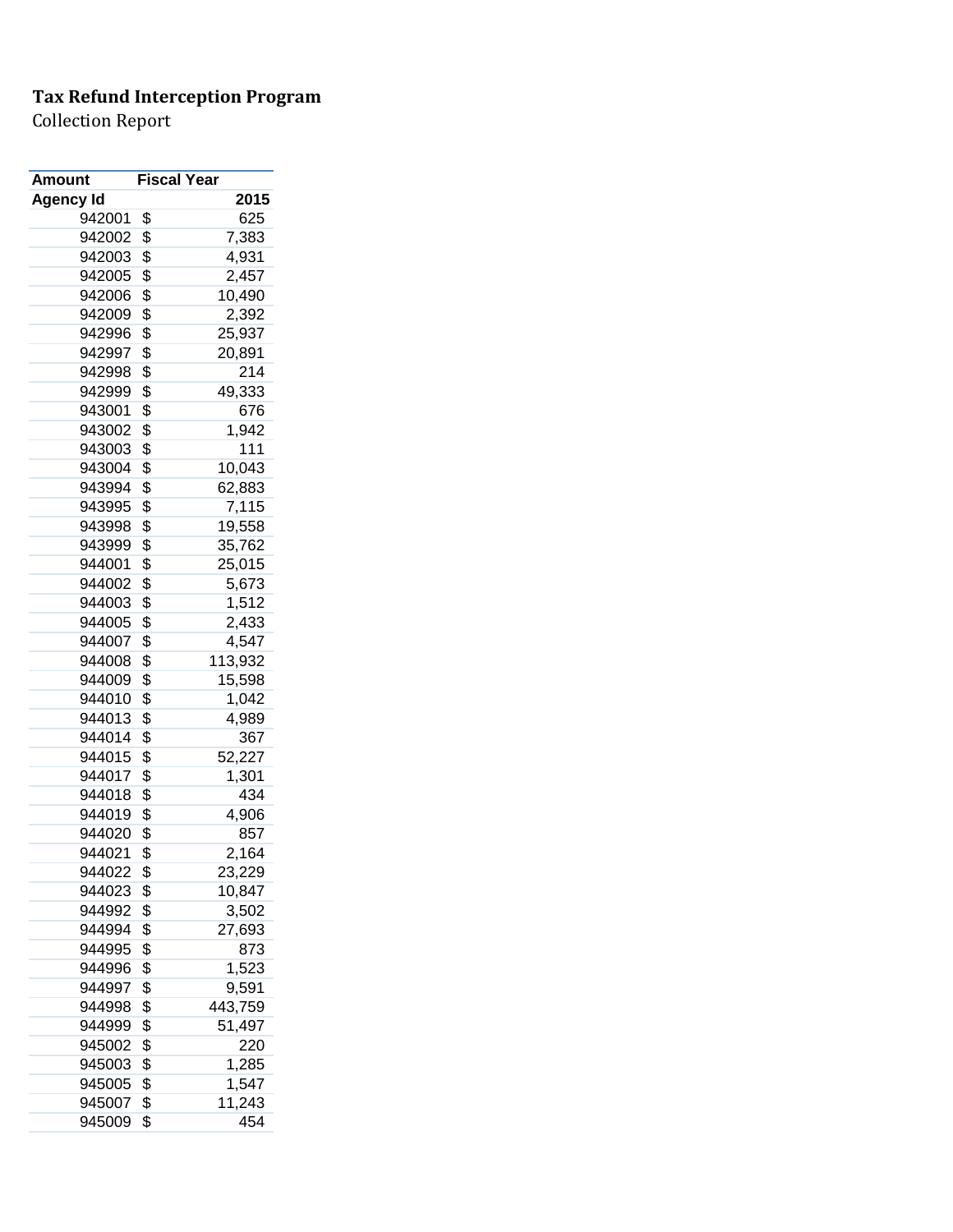| <b>Amount</b>    | <b>Fiscal Year</b> |
|------------------|--------------------|
| <b>Agency Id</b> | 2015               |
| 945010           | \$<br>15,190       |
| 945012           | \$<br>2,863        |
| 945013           | \$<br>179          |
| 945998           | \$<br>30,136       |
| 945999           | \$<br>154,256      |
| 946001           | \$<br>385          |
| 946002           | \$<br>1,832        |
| 946996           | \$<br>849          |
| 946998           | \$<br>4,937        |
| 946999           | \$<br>716          |
| 947001           | \$<br>2,330        |
| 947002           | \$<br>231          |
| 947003           | \$<br>830          |
| 947004           | \$<br>1,073        |
| 947005           | \$<br>536          |
| 947006           | \$<br>9,259        |
| 947007           | \$<br>1,477        |
| 947009           | \$<br>2,034        |
| 947013           | \$<br>52           |
| 947015           | \$<br>137          |
| 947016           | \$<br>2,845        |
| 947017           | \$<br>5,842        |
| 947996           | \$<br>2,758        |
| 947997           | \$<br>10,748       |
| 947998           | \$<br>1,129        |
| 947999           | \$<br>13,023       |
| 948001           | \$<br>3,332        |
| 948002           | \$<br>798          |
| 948004           | \$<br>1,018        |
| 948006           | \$<br>2,781        |
| 948007           | \$<br>5,142        |
| 948011           | \$<br>395          |
| 948997           | \$<br>27,335       |
| 948998           | \$<br>6,705        |
| 948999           | \$<br>35,736       |
| 949001           | \$<br>8,157        |
| 949003           | \$<br>9,730        |
| 949991           | \$<br>827          |
| 949992           | \$<br>11,758       |
| 949994           | \$<br>59,915       |
| 949995           | \$<br>743          |
| 949996           | \$<br>41,878       |
| 949997           | \$<br>36,792       |
| 949998           | \$<br>2,563        |
| 949999           | \$<br>118,646      |
| 950003           | \$<br>332          |
| 950994           | \$<br>6,693        |
| 950995           | \$<br>4,074        |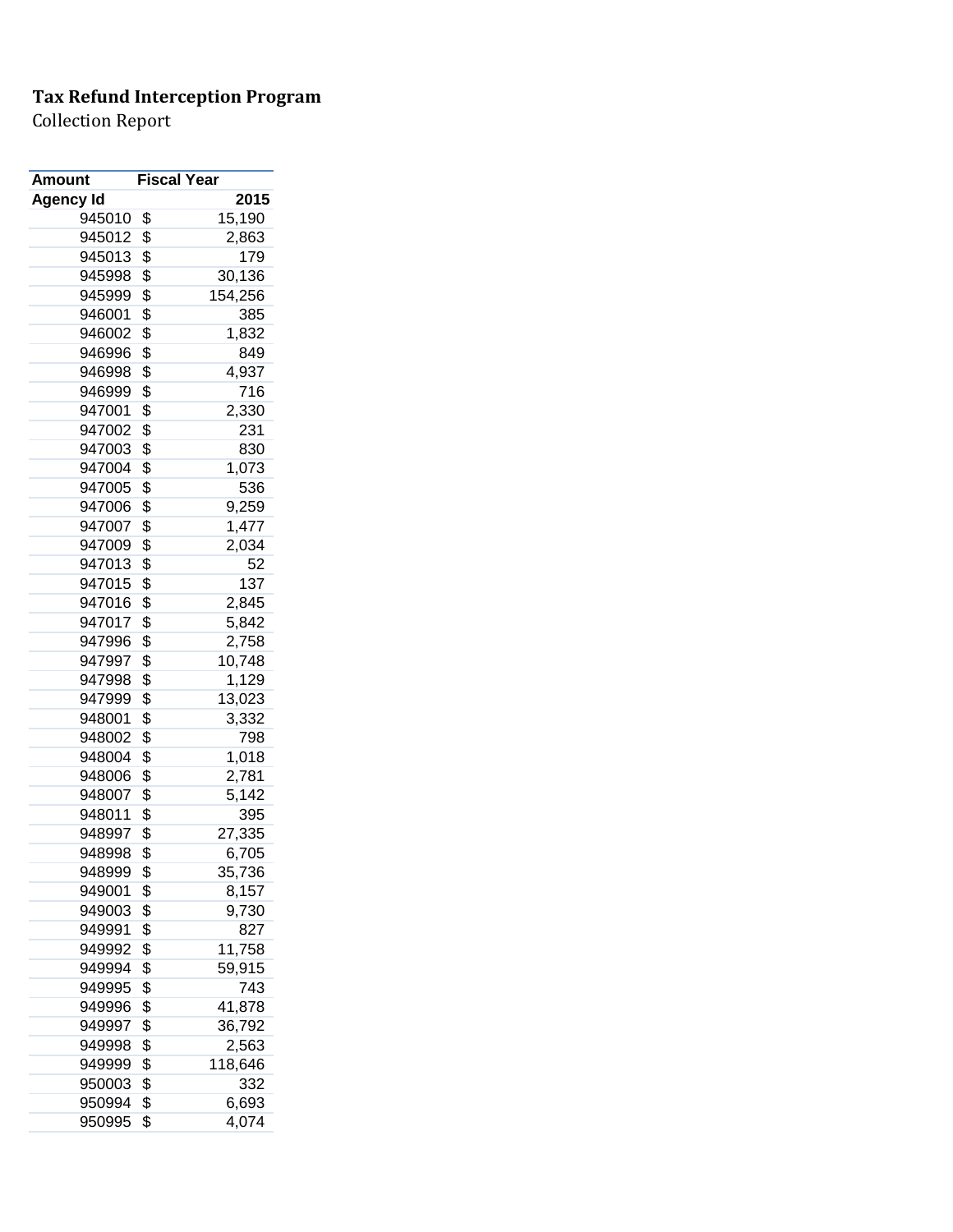| Amount           | <b>Fiscal Year</b> |         |
|------------------|--------------------|---------|
| <b>Agency Id</b> |                    | 2015    |
| 950997           | \$                 | 14,603  |
| 950998           | \$                 | 4,309   |
| 950999           | \$                 | 7,771   |
| 951003           | \$                 | 2,195   |
| 951004           | \$                 | 661     |
| 951005           | \$                 | 39,312  |
| 951010           | \$                 | 72,226  |
| 951011           | \$                 | 11,080  |
| 951012           | \$                 | 104,916 |
| 951013           | \$                 | 2,941   |
| 951014           | \$                 | 1,040   |
| 951015           | \$                 | 18,521  |
| 951018           | \$                 | 59,838  |
| 951019           | \$                 | 28,781  |
| 951020           | \$                 | 642     |
| 951021           | \$                 | 519     |
| 951023           | \$                 | 45,905  |
| 951024           | \$                 | 214     |
| 951025           | \$                 | 906     |
| 951027           | \$                 | 8,001   |
| 951028           | \$                 | 1,289   |
| 951990           | \$                 | 24,637  |
| 951991           | \$                 | 76,505  |
| 951992           | \$                 | 101,514 |
| 951993           | \$                 | 2,638   |
| 951994           | \$                 | 8,623   |
| 951995           | \$                 | 19,195  |
| 951996           | \$                 | 606,305 |
| 952001           | \$                 | 269     |
| 952002           | \$                 | 258     |
| 952004           | \$                 | 15      |
| 952006           | \$                 | 4,548   |
| 952007           | \$                 | 600     |
| 952997           | \$                 | 285     |
| 952998           | \$                 | 9,506   |
| 952999           | \$                 | 62,269  |
| 953001           | \$                 | 11,918  |
| 953002           | \$                 | 2,057   |
| 953003           | \$                 | 341     |
| 953004           | \$                 | 2,013   |
| 953005           | \$                 | 2,812   |
| 953006           | \$                 | 16,669  |
| 953007           | \$                 | 9,764   |
|                  |                    |         |
| 953008           | \$                 | 2,926   |
| 953009           | \$                 | 437     |
| 953010           | \$                 | 9,125   |
| 953012           | \$                 | 1,211   |
| 953013           | \$                 | 2,727   |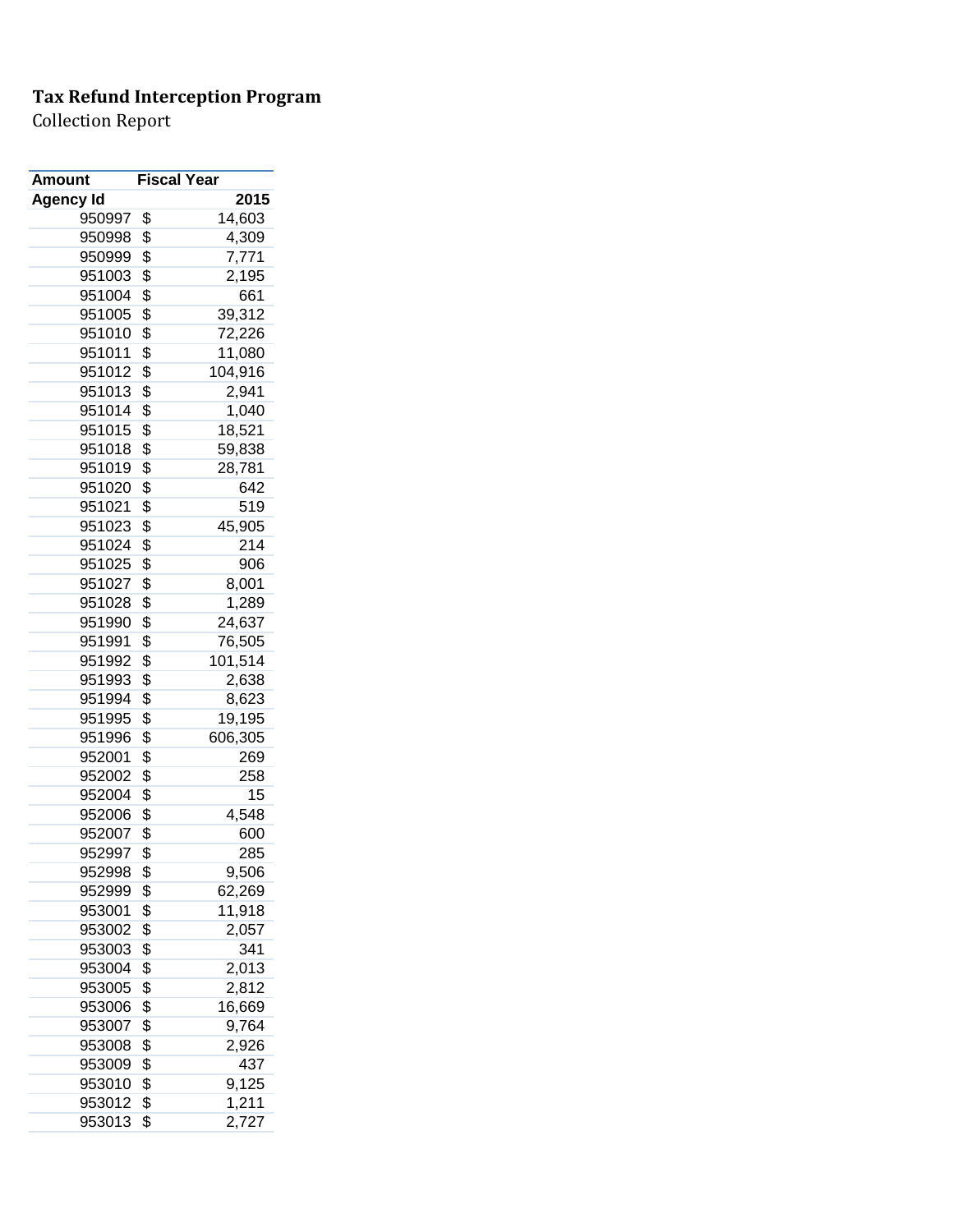| Amount    | <b>Fiscal Year</b> |              |
|-----------|--------------------|--------------|
| Agency Id |                    | 2015         |
| 953014    | \$                 | 3,505        |
| 953015    | \$                 | 2,098        |
| 953016    | \$                 | 1,126        |
| 953017    | \$                 | 2,540        |
| 953019    | \$                 | 23,583       |
| 953020    | \$                 | 71,534       |
| 953021    | \$                 | 10,360       |
| 953022    | \$                 | 96,901       |
| 953023    | \$                 | 9,827        |
| 953024    | \$                 | 2,603        |
| 953025    | \$                 | 16,605       |
| 953026    | \$                 | 15,706       |
| 953027    | \$                 | 7,025        |
| 953029    | \$                 | 151          |
| 953032    | \$                 | 2,431        |
| 953033    | \$                 | 1,870        |
| 953035    | \$                 | 334          |
| 953036    | \$                 | 30,740       |
| 953037    | \$                 | 2,167        |
| 953039    | \$                 | 526          |
| 953997    | \$                 | 47,988       |
| 953998    | \$                 | 67,265       |
| 953999    | \$                 | 580,259      |
| 954001    | \$                 | 1,108        |
| 954002    | \$                 | 118,906      |
| 954003    | \$                 | 808          |
| 954994    | \$                 | 35,663       |
| 954995    | \$                 | 13,997       |
| 954997    | \$                 | 1,729        |
| 954998    | \$                 | 39,382       |
| 954999    | \$                 | 9,848        |
| 955003    | \$                 | 768          |
| 955005    | \$                 | 24,088       |
| 955007    | \$                 | 177          |
| 955008    | \$                 | 2,442        |
| 955009    | \$                 | 8,029        |
| 955010    | \$                 | 4,574        |
| 955011    | \$                 | 2,832        |
| 955012    | \$                 | 7,106        |
| 955013    | \$                 |              |
| 955014    | \$                 | 652<br>1,210 |
| 955017    | \$                 | 15,446       |
|           |                    | 20,971       |
| 955018    | \$                 |              |
| 955019    | \$                 | 506          |
| 955022    | \$                 | 135          |
| 955025    | \$                 | 294          |
| 955026    | \$                 | 3,344        |
| 955028    | \$                 | 259          |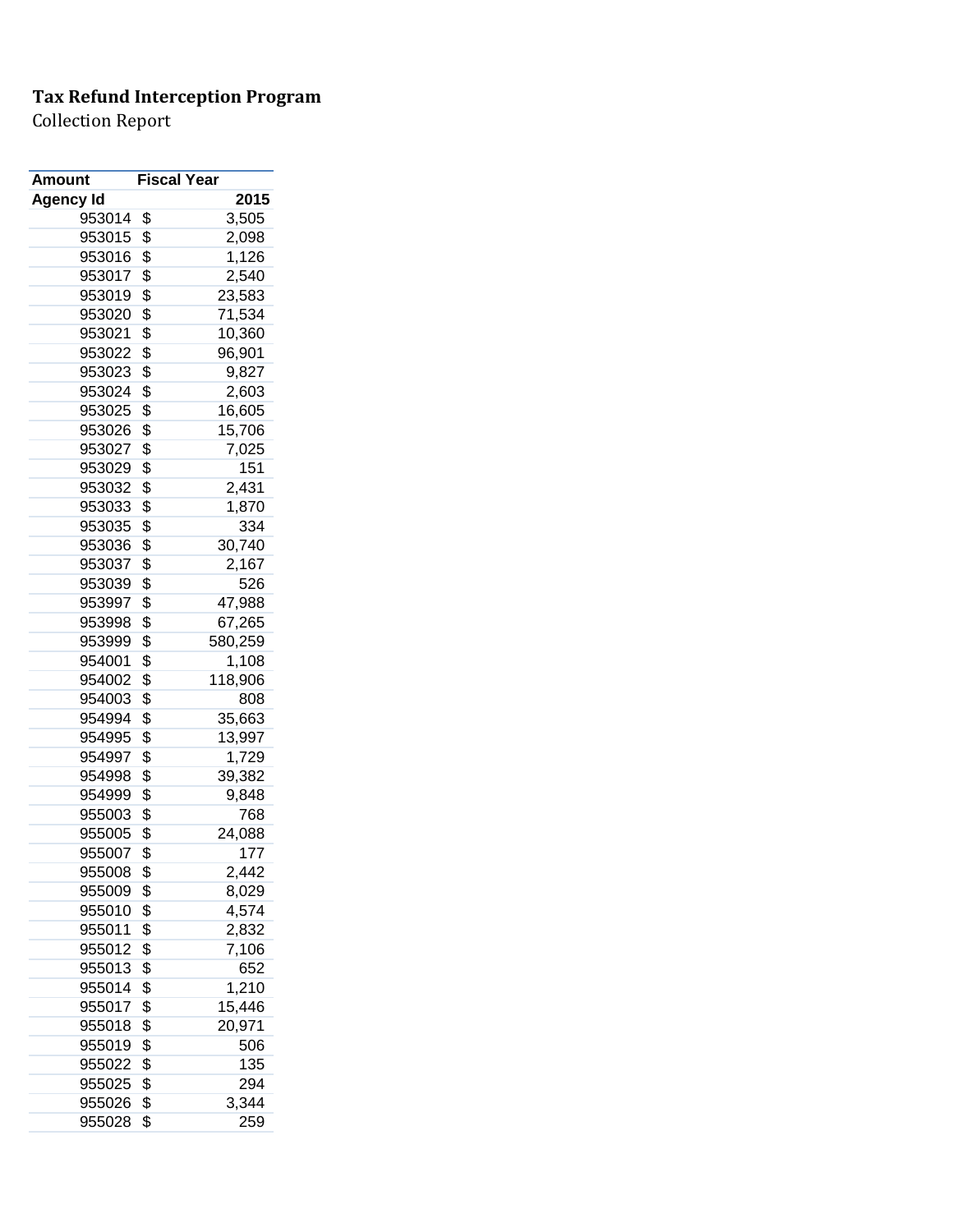| Amount           | <b>Fiscal Year</b> |         |
|------------------|--------------------|---------|
| <b>Agency Id</b> |                    | 2015    |
| 955996           | \$                 | 305     |
| 955997           | \$                 | 32,331  |
| 955999           | \$                 | 31,156  |
| 956001           | \$                 | 5,691   |
| 956003           | \$                 | 40,318  |
| 956004           | \$                 | 8,043   |
| 956006           | \$                 | 68,236  |
| 956007           | \$                 | 47,726  |
| 956009           | \$                 | 12,859  |
| 956010           | \$                 | 125     |
| 956012           | \$                 | 946     |
| 956013           | \$                 | 2,070   |
| 956014           | \$                 | 1,939   |
| 956016           | \$                 | 11,163  |
| 956017           | \$                 | 5,743   |
| 956019           | \$                 | 298     |
| 956989           | \$                 | 389     |
| 956991           | \$                 | 1,058   |
| 956992           | \$                 | 21,611  |
| 956993           | \$                 | 28,278  |
| 956995           | \$                 | 30,904  |
| 956996           | \$                 | 25,408  |
| 956997           | \$                 | 10,467  |
| 956998           | \$                 | 350,455 |
| 956999           | \$                 | 14,311  |
| 957996           | \$                 | 26,454  |
| 957997           | \$                 | 9,909   |
| 957998           | \$                 | 2,804   |
| 957999           | \$                 | 34,393  |
| 958001           | \$                 | 27,506  |
| 958004           | \$                 | 375     |
| 958005           | \$                 | 433     |
| 958006           | \$                 | 9,313   |
| 958007           | \$                 | 9,674   |
| 958010           | \$                 | 2,251   |
| 958011           | \$                 | 2,307   |
| 958012           | \$                 | 8,636   |
| 958991           | \$                 | 9,337   |
| 958992           | \$                 | 4,068   |
| 958993           | \$                 | 9,941   |
| 958994           | \$                 | 10,677  |
| 958997           | \$                 | 1,101   |
| 958999           | \$                 | 113,643 |
| 959001           | \$                 | 3,635   |
| 959003           | \$                 | 11,481  |
| 959004           | \$                 | 1,060   |
| 959007           | \$                 | 56,634  |
| 959008           | \$                 | 2,740   |
|                  |                    |         |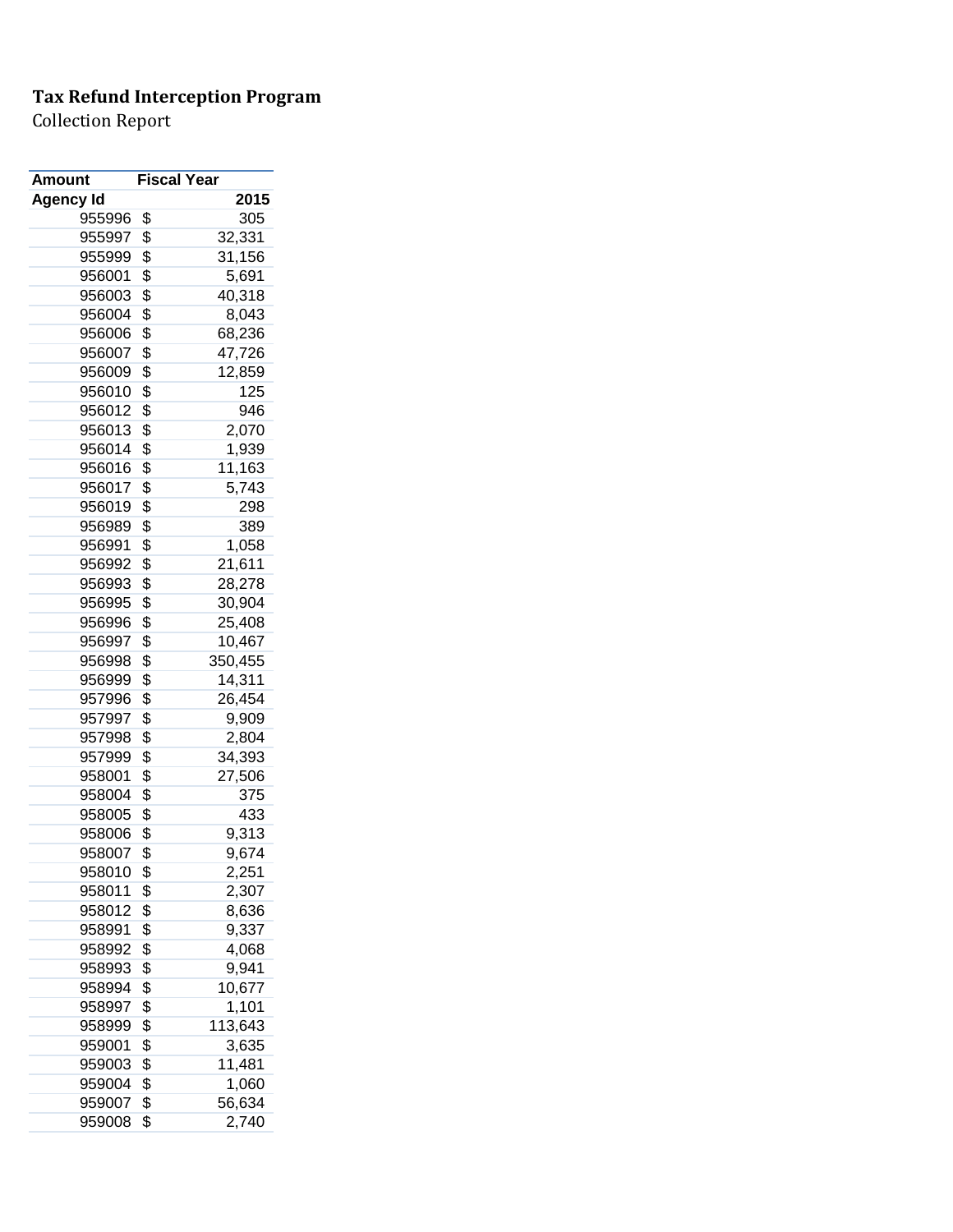| <b>Amount</b> | <b>Fiscal Year</b> |
|---------------|--------------------|
| Agency Id     | 2015               |
| 959009        | \$<br>61,844       |
| 959010        | \$<br>530          |
| 959012        | \$<br>16,784       |
| 959013        | \$<br>44           |
| 959014        | \$<br>200          |
| 959993        | \$<br>744          |
| 959994        | \$<br>5,618        |
| 959995        | \$<br>1,195        |
| 959997        | \$<br>3,613        |
| 959998        | \$<br>187,574      |
| 959999        | \$<br>18,137       |
| 960002        | \$<br>2,738        |
| 960996        | \$<br>102          |
| 960998        | \$<br>7,515        |
| 960999        | \$<br>11,664       |
| 961001        | \$<br>815          |
| 961003        | \$<br>4,060        |
| 961006        | \$<br>1,321        |
| 961995        | \$<br>1,079        |
| 961996        | \$<br>7,596        |
| 961998        | \$<br>1,820        |
| 961999        | \$<br>28,153       |
| 962001        | \$<br>1,264        |
| 962006        | \$<br>100          |
| 962007        | \$<br>6,412        |
| 962010        | \$<br>4,273        |
| 962997        | \$<br>2,205        |
| 962999        | \$<br>2,930        |
| 963001        | \$<br>1,152        |
| 963002        | \$<br>459          |
| 963005        | \$<br>3,513        |
| 963998        | \$<br>4,652        |
| 963999        | \$<br>3,454        |
| 964002        | \$<br>826          |
| 964004        | \$<br>24,957       |
| 964005        | \$<br>5,999        |
| 964006        | \$<br>378          |
| 964008        | \$<br>2,499        |
| 964010        | \$<br>33,267       |
| 964012        | \$<br>12,828       |
| 964016        | \$<br>2,961        |
| 964017        | \$<br>632          |
| 964018        | \$<br>12,428       |
| 964019        | \$<br>393          |
| 964021        | \$<br>154          |
| 964022        | \$<br>496          |
| 964023        | \$<br>2,933        |
| 964024        | \$<br>792          |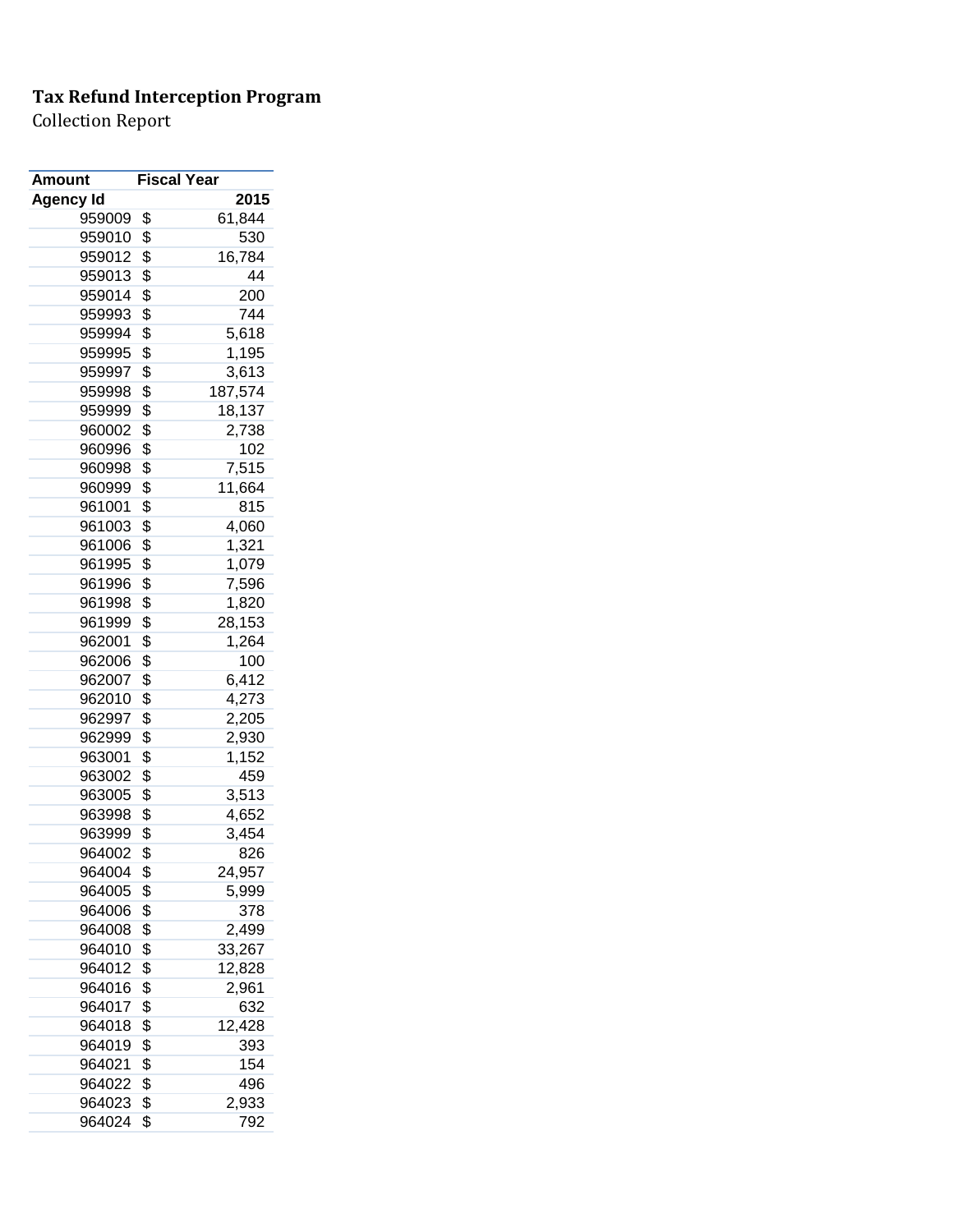| Amount           | <b>Fiscal Year</b> |                   |
|------------------|--------------------|-------------------|
| <b>Agency Id</b> |                    | 2015              |
| 964025           | \$                 | 5,837             |
| 964026           | \$                 | 1,522             |
| 964027           | \$                 | 17,451            |
| 964028           | \$                 | 235               |
| 964029           | \$                 | 383               |
| 964030           | \$                 | 557               |
| 964032           | \$                 | 26,984            |
| 964993           | \$                 | 4,747             |
| 964994           | \$                 | 9,541             |
| 964996           | \$                 | 7,669             |
| 964997           | \$                 | 15,405            |
| 964998           | \$                 | 42,985            |
| 964999           | \$                 | 250,248           |
| 965001           | \$                 | 22,211            |
| 965002           | \$                 | 3,324             |
| 965994           | \$                 | 42,758            |
| 965996           | \$                 | 1,412             |
| 965997           | \$                 | 2,992             |
| 965998           | \$                 | 67,026            |
| 965999           | \$                 | 2,392             |
| 966002           | \$                 | 57,256            |
| 966003           | \$                 | 248,741           |
| 966004           | \$                 | 7,191             |
| 966007           | \$                 | 327               |
| 966008           | \$                 | 87                |
| 966009           | \$                 | 2,328             |
| 966010           | \$                 | 110               |
| 966013           | \$                 | 35                |
| 966016           | \$                 | 3,410             |
| 966996           | \$                 | 4,412             |
| 966997           | \$                 | 16,674            |
| 966998           | \$                 | 235               |
| 966999           | \$                 | 305,309           |
| 967001           | \$                 | 19,825            |
| 967004           | \$                 |                   |
| 967006           | \$                 | 64,628<br>125,087 |
| 967007           |                    |                   |
|                  | \$                 | 1,510             |
| 967008           | \$                 | 526               |
| 967010           | \$                 | 42,657            |
| 967011           | \$                 | 28,635            |
| 967013           | \$                 | 217               |
| 967016           | \$                 | 129               |
| 967017           | \$                 | 3,721             |
| 967020           | \$                 | 31,881            |
| 967022           | \$                 | 27,766            |
| 967024           | \$                 | 76,488            |
| 967025           | \$                 | 9,439             |
| 967027           | \$                 | 6,238             |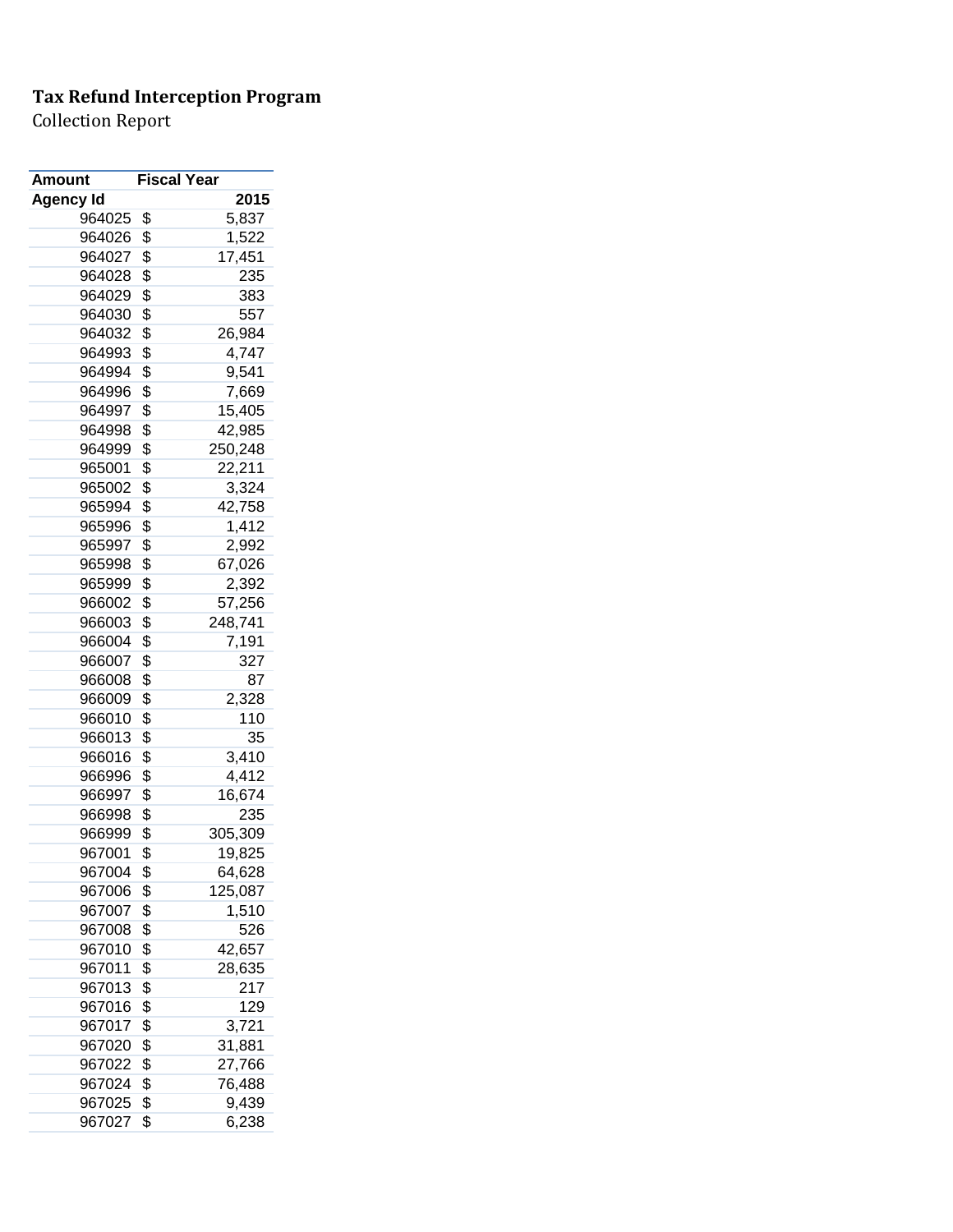| 2015<br><b>Agency Id</b><br>967029<br>\$<br>42,649<br>\$<br>10,363<br>967030<br>\$<br>967031<br>7,245<br>\$<br>967033<br>2,740<br>\$<br>45<br>967034<br>\$<br>12,141<br>967039<br>\$<br>967040<br>8,553<br>\$<br>967043<br>3,290<br>\$<br>967044<br>4,595<br>\$<br>967045<br>17,060<br>\$<br>967046<br>2,726<br>\$<br>967047<br>994<br>\$<br>967048<br>3,088<br>\$<br>967049<br>425<br>\$<br>967050<br>2,317<br>\$<br>967051<br>1,011<br>\$<br>694<br>967998<br>\$<br>967999<br>1,242,185<br>\$<br>961<br>968002<br>\$<br>968003<br>9,194<br>\$<br>11,624<br>968004<br>\$<br>968005<br>11,915 |
|-----------------------------------------------------------------------------------------------------------------------------------------------------------------------------------------------------------------------------------------------------------------------------------------------------------------------------------------------------------------------------------------------------------------------------------------------------------------------------------------------------------------------------------------------------------------------------------------------|
|                                                                                                                                                                                                                                                                                                                                                                                                                                                                                                                                                                                               |
|                                                                                                                                                                                                                                                                                                                                                                                                                                                                                                                                                                                               |
|                                                                                                                                                                                                                                                                                                                                                                                                                                                                                                                                                                                               |
|                                                                                                                                                                                                                                                                                                                                                                                                                                                                                                                                                                                               |
|                                                                                                                                                                                                                                                                                                                                                                                                                                                                                                                                                                                               |
|                                                                                                                                                                                                                                                                                                                                                                                                                                                                                                                                                                                               |
|                                                                                                                                                                                                                                                                                                                                                                                                                                                                                                                                                                                               |
|                                                                                                                                                                                                                                                                                                                                                                                                                                                                                                                                                                                               |
|                                                                                                                                                                                                                                                                                                                                                                                                                                                                                                                                                                                               |
|                                                                                                                                                                                                                                                                                                                                                                                                                                                                                                                                                                                               |
|                                                                                                                                                                                                                                                                                                                                                                                                                                                                                                                                                                                               |
|                                                                                                                                                                                                                                                                                                                                                                                                                                                                                                                                                                                               |
|                                                                                                                                                                                                                                                                                                                                                                                                                                                                                                                                                                                               |
|                                                                                                                                                                                                                                                                                                                                                                                                                                                                                                                                                                                               |
|                                                                                                                                                                                                                                                                                                                                                                                                                                                                                                                                                                                               |
|                                                                                                                                                                                                                                                                                                                                                                                                                                                                                                                                                                                               |
|                                                                                                                                                                                                                                                                                                                                                                                                                                                                                                                                                                                               |
|                                                                                                                                                                                                                                                                                                                                                                                                                                                                                                                                                                                               |
|                                                                                                                                                                                                                                                                                                                                                                                                                                                                                                                                                                                               |
|                                                                                                                                                                                                                                                                                                                                                                                                                                                                                                                                                                                               |
|                                                                                                                                                                                                                                                                                                                                                                                                                                                                                                                                                                                               |
|                                                                                                                                                                                                                                                                                                                                                                                                                                                                                                                                                                                               |
|                                                                                                                                                                                                                                                                                                                                                                                                                                                                                                                                                                                               |
| \$<br>968006<br>4,211                                                                                                                                                                                                                                                                                                                                                                                                                                                                                                                                                                         |
| \$<br>968007<br>400                                                                                                                                                                                                                                                                                                                                                                                                                                                                                                                                                                           |
| \$<br>968008<br>666                                                                                                                                                                                                                                                                                                                                                                                                                                                                                                                                                                           |
| \$<br>9,190<br>968009                                                                                                                                                                                                                                                                                                                                                                                                                                                                                                                                                                         |
| \$<br>1,899<br>968994                                                                                                                                                                                                                                                                                                                                                                                                                                                                                                                                                                         |
| \$<br>968995<br>13,848                                                                                                                                                                                                                                                                                                                                                                                                                                                                                                                                                                        |
| \$<br>968996<br>32,878                                                                                                                                                                                                                                                                                                                                                                                                                                                                                                                                                                        |
| \$<br>968998<br>1,883                                                                                                                                                                                                                                                                                                                                                                                                                                                                                                                                                                         |
| \$<br>968999<br>176,121                                                                                                                                                                                                                                                                                                                                                                                                                                                                                                                                                                       |
| \$<br>11,983<br>969002                                                                                                                                                                                                                                                                                                                                                                                                                                                                                                                                                                        |
| \$<br>969003<br>2,964                                                                                                                                                                                                                                                                                                                                                                                                                                                                                                                                                                         |
| 969997<br>\$<br>864                                                                                                                                                                                                                                                                                                                                                                                                                                                                                                                                                                           |
| \$<br>969998<br>22,208                                                                                                                                                                                                                                                                                                                                                                                                                                                                                                                                                                        |
| \$<br>969999<br>19,143                                                                                                                                                                                                                                                                                                                                                                                                                                                                                                                                                                        |
| \$<br>27,365<br>970001                                                                                                                                                                                                                                                                                                                                                                                                                                                                                                                                                                        |
| \$<br>20,510<br>970002                                                                                                                                                                                                                                                                                                                                                                                                                                                                                                                                                                        |
| \$<br>10,918<br>970004                                                                                                                                                                                                                                                                                                                                                                                                                                                                                                                                                                        |
| \$<br>970005<br>87                                                                                                                                                                                                                                                                                                                                                                                                                                                                                                                                                                            |
| \$<br>7,119<br>970007                                                                                                                                                                                                                                                                                                                                                                                                                                                                                                                                                                         |
| \$<br>970008<br>910                                                                                                                                                                                                                                                                                                                                                                                                                                                                                                                                                                           |
| \$<br>970009<br>443                                                                                                                                                                                                                                                                                                                                                                                                                                                                                                                                                                           |
| \$<br>970010<br>37,365                                                                                                                                                                                                                                                                                                                                                                                                                                                                                                                                                                        |
| \$<br>970012<br>27,145                                                                                                                                                                                                                                                                                                                                                                                                                                                                                                                                                                        |
| \$<br>970013<br>1,316                                                                                                                                                                                                                                                                                                                                                                                                                                                                                                                                                                         |
| \$<br>254,358<br>970997                                                                                                                                                                                                                                                                                                                                                                                                                                                                                                                                                                       |
| \$<br>669,337<br>970998                                                                                                                                                                                                                                                                                                                                                                                                                                                                                                                                                                       |